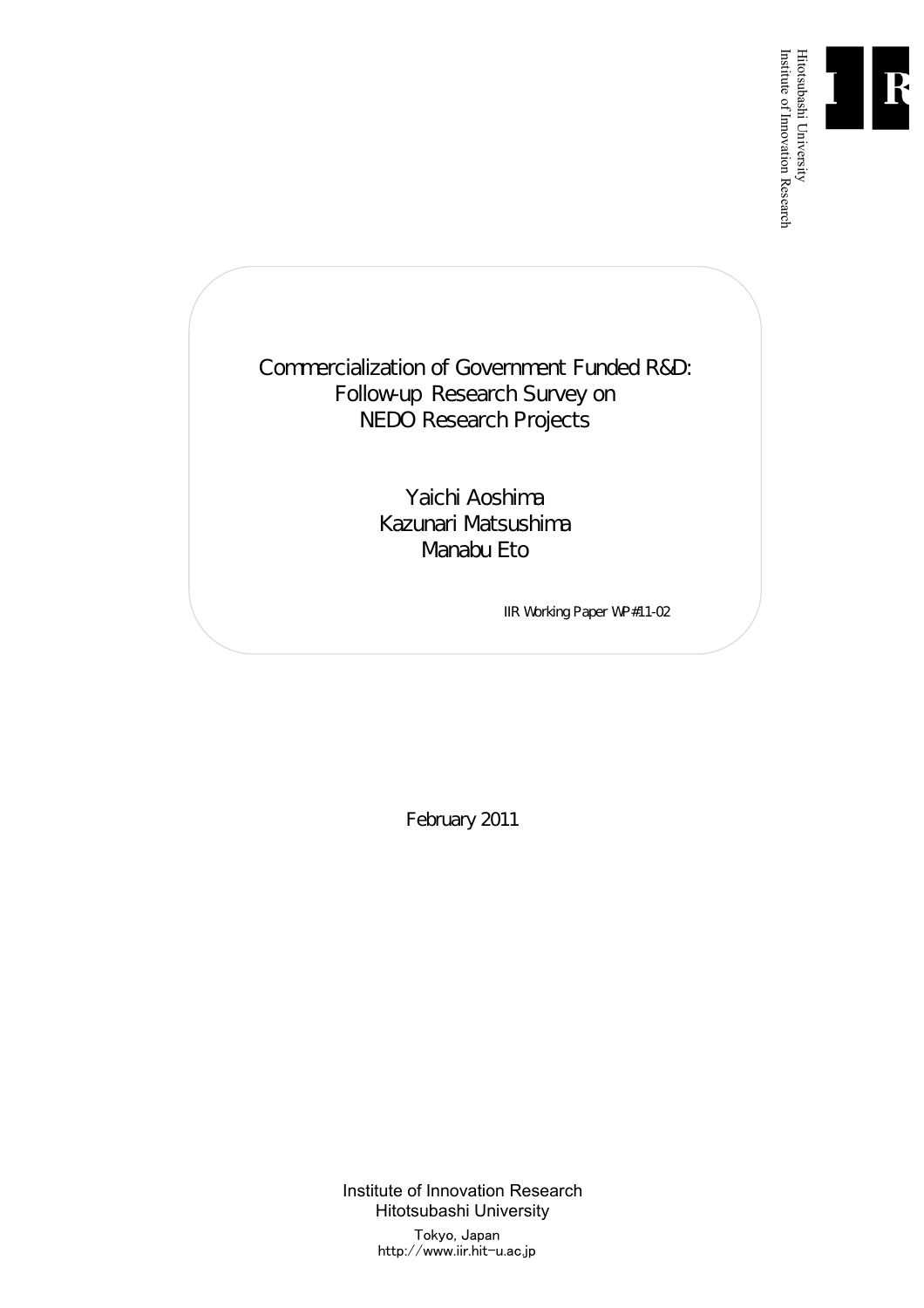# **Commercialization of Government Funded R&D: Follow-up Research Survey on NEDO Research Projects**

Yaichi Aoshima, Kazunari Matsushima, Manabu Eto Hitotsubashi University, Institute of Innovation Research, Kunitachi, Tokyo 186-8603 Japan

#### **Summary**

This paper draws on data obtained from a questionnaire survey conducted for the 242 private R&D projects supported by NEDO (New Energy and Industrial Technology Development Organization), Japan's public management organization promoting R&D, to explore how dependence on government support affects processes of private R&D projects and, in turn, the performance and commercialization of developed technologies.

Our analyses show that projects receiving more than a half of their entire R&D expenditures from NEDO tend to be isolated from in-house departments. Such isolation, derived mainly from the projects' unique positions in "double dependence" structures, negatively affects project performance, especially those related to commercialization, in two ways.

First, high dependence on government resources prevents project members from interacting with people outside the project within the company. This inhibits project members from effectively leveraging internal resources - both technological and human - to overcome technological problems. Secondly, such high dependence weakens internal controls over project activities. This causes delayed development of marketable technologies and makes it difficult for projects to achieve justification for further investment required for commercialization.

Our findings suggest that for successful R&D leading to commercialization, both companies and public funding agencies should encourage projects to maintain close relationships with other internal departments.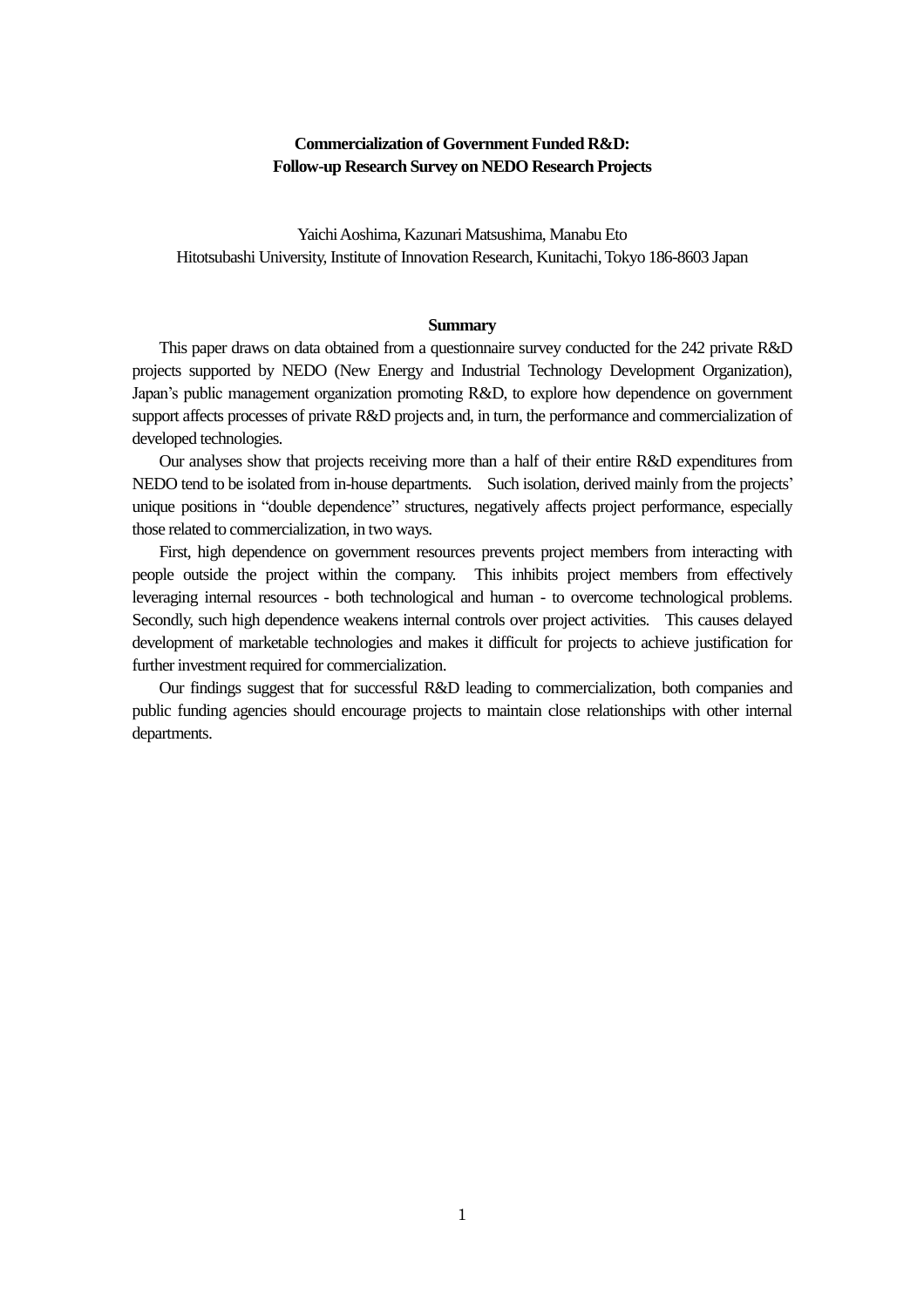#### 1. Performance of Government Funding for R&D activities in Private Sectors

Although government support for private R&D has exhibited a downward trend in countries around the world in recent years, including a reduction in the US military budget, for example, such support remains at a scale that cannot be ignored. In Japan, for example, nearly 20% of the 19 trillion yen in R&D expenditures by the private sector was supported with government funding in 2008 [1].

For many countries, innovation that will create economic values has become a vital issue as the maturation of various industries accelerates in tandem with increasingly severe global competition. Given such circumstances, in recent years there has been no lack of instances in which government funding has flowed not only into basic research, but into applied research and product development that will lead to commercialization as well.

In the United States the Bayh-Dole Act, which was enacted in 1980 and enables firms to retain ownership of the results from government funded R&D, is said to have accelerated R&D undertaken by private firms with government support and commercialization of the R&D results. In response to this change, the so-called "Japanese-version Bayh-Dole Act" (Act on Special Measures for Industrial Revitalization, Article 30) was enacted in Japan as well in 1989, making it easier for firms to receive government support for the development of technology that differentiates their products in the market.

On the other hand, as the fiscal condition in each country is tight, the use of public funds is being subjected to sharp public scrutiny. The merits of such uses are especially easy to question when public funds are lavished on R&D in a way that encourages commercialization at specific firms.

Under such conditions, it is no longer possible to steer around questions asking "Does government funding really promote private R&D activities?" and "Why should we be spending our tax money on private sector activity?" when deciding appropriate government funding measures.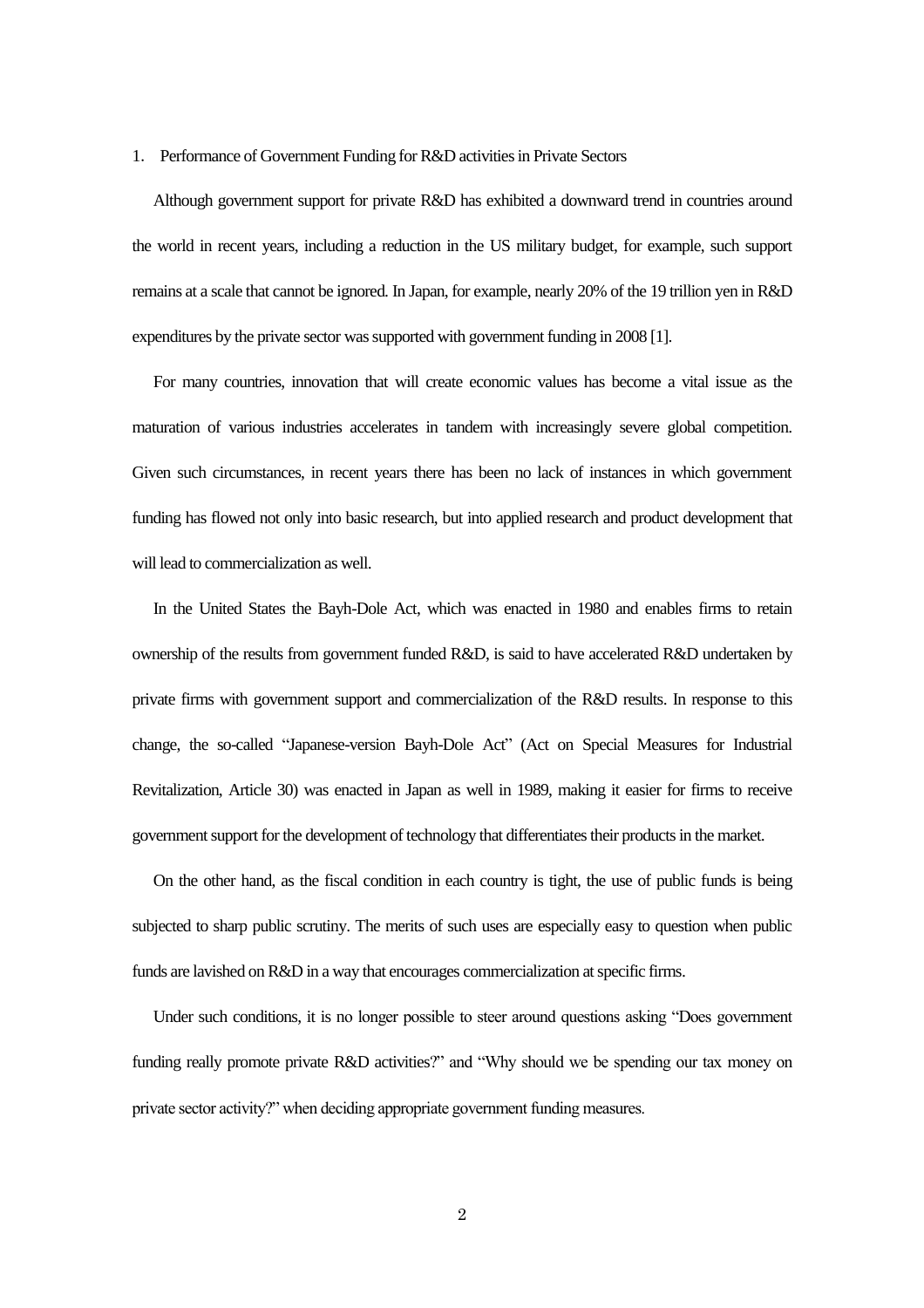Among existing research there are many studies that have attempted to quantitatively clarify the effects of government funding at the industry and national levels [2], [3], [4]. On the other hand, there is little research from a micro-economic viewpoint that looks specifically at which processes are followed by projectsthat receive government funding to produce results. To use public funds effectively, however, it is necessary to understand not only the results at the macro level, but to also supplement such understanding with an analysis of the specific processes by which projects that receive government funding achieve their results.

Particularly when government support extends even to applied research and product development, and the results from development belong to a specific firm, determining whether firms are able to create new businesses from R&D and create economic values becomes an important factor for measuring the effects of government funding. From this perspective as well, research on the project level management is needed.

Investigating the project management of government-funded R&D also raises several theoretical questions since it is distinct from those of ordinal private sector R&D projects.

Government funding is significant in promoting R&D that, despite its importance, tends to suffer from underinvestment if left to the private sector [5], [6]. By liberating R&D activity from the severe and short-term profit pressures at profit-seeking enterprises, government funding has an effect of promoting R&D with a long-term view.

For that very reason, however, the commercialization incentives could be inhibited for R&D projects that are isolated from the selection process within private firms. With public institutions that support R&D as well, some doubt remains - despite project evaluations being conducted by teams of experts - as to whether such institutions are capable of making appropriate assessments concerning the possibility of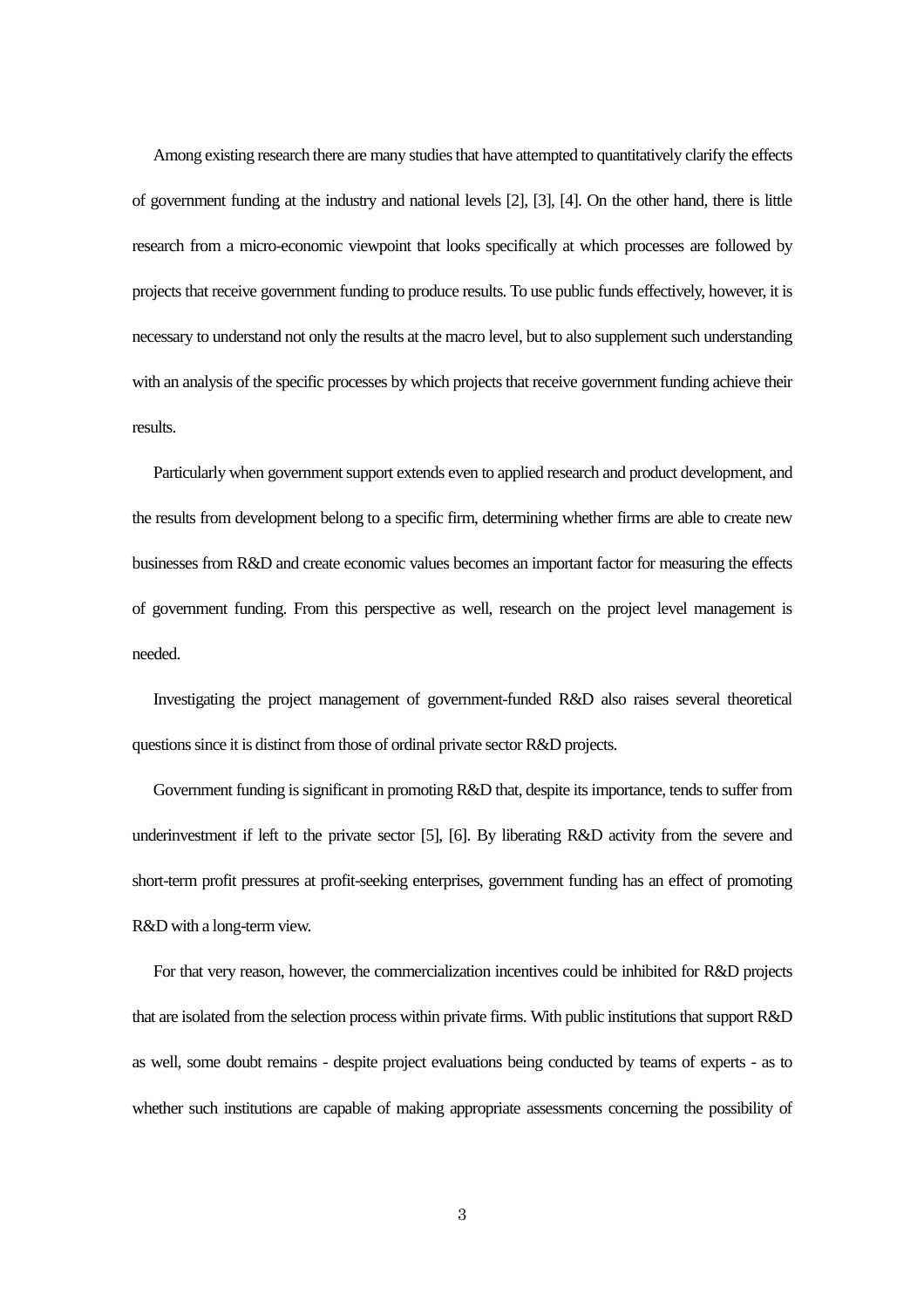commercialization. Moreover, projects might be isolated organizationally or professionally from other departments, and the ability to exchange information within the firm obstructed, as a result of receiving government funding. There is also a possibility the use of human and technical resources within a company will be restricted due to such isolation. Differing from typical R&D projects at private firms, government funded R&D projects need to consider these additional issues for successful development and commercialization.

Based on such an awareness of the problem, this paper seeks to empirically identify the factors that determine a success or a failure of commercializing private sector R&D activities that receive government funding, by analyzing data obtained from a follow-up questionnaire survey concerning projects supported by the New Energy and Industrial Technology Development Organization (NEDO) ("NEDO projects") in Japan. NEDO, under the direction of the Ministry of Economy, Trade and Industry (METI), provides support for private sector R&D activity with a particular emphasis on economic results. The authors believe this will provide a suitable exploratory environment for measuring the effect of government funding from the point of whether commercialization is or is not pursued.

### 2. Existing Research

Much of the existing research has focused on the increase or decrease of R&D investment at private sectors after the receipt of public funds in order to identify the effects of public supports [7], [8], [9], [10], [11], [12], [13]. In this approach, if R&D expenditures in private sectors were reduced by the injection of government funding, public funds would be judged to be merely an alternative to private sector capital and to have no additional effect. If the private sector was found to boost its R&D outlays, on the other hand, such funding could be judged to have an additional accelerative effect.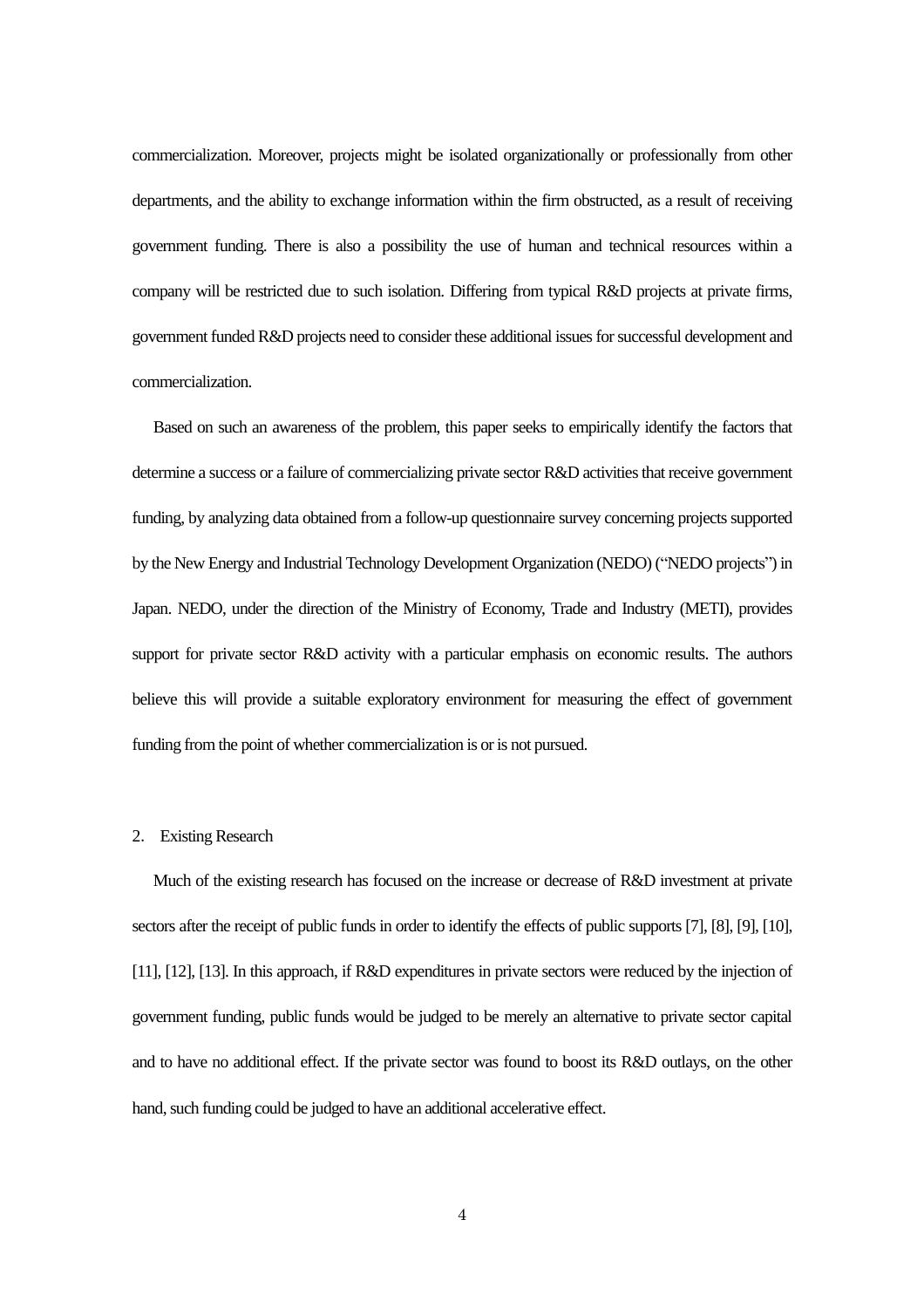To begin with, however, there are problems with the idea itself of understanding the effect of government funding from the increase or decrease in private sector R&D spending [14]. For example, during an economic downturn, a firm that is experiencing a business slump and seen its spending capacity wither might have no alternative but to abandon some ongoing R&D projects even if the long-term importance of the projectsis high. When government supports R&D activity that can no longer be carried out because of a business slump, even if such government funding is mere "substitution" and is available only temporarily, this is an effective alternative for encouraging private R&D activity.

Conversely, there might also be some instances where a private firm looks to government funding simply to play technological catch-up with competitors, even though it has no strong intention of commercializing its R&D results. In other cases, public funds might be allocated to projects that have not been approved internally because of researchers' specific interests. In such instances, it is difficult to say the public funds were used effectively even if private firms' R&D expenditures were maintained or increased. This is all the more true if patents developed through a government funded project belong to a specific firm but are merely hoarded and are not commercialized.

Therefore it is necessary to ascertain, especially when providing government funding for R&D activities aimed at commercialization, whether such funding is in fact linked to commercialization and creating economic value. To do so, we must lower a unit of analysis to the individual project level and investigate the details of the R&D management.

With this respect, some existing studies have looked at the relationship between government funding and performance of R&D projects at private firms [15], [16], [17], [18], [19]. These studies tend to analyze the correlation between the government funding and R&D performance by taking the presence or lack of government funding or the amount as an independent variable, and the number of patents applied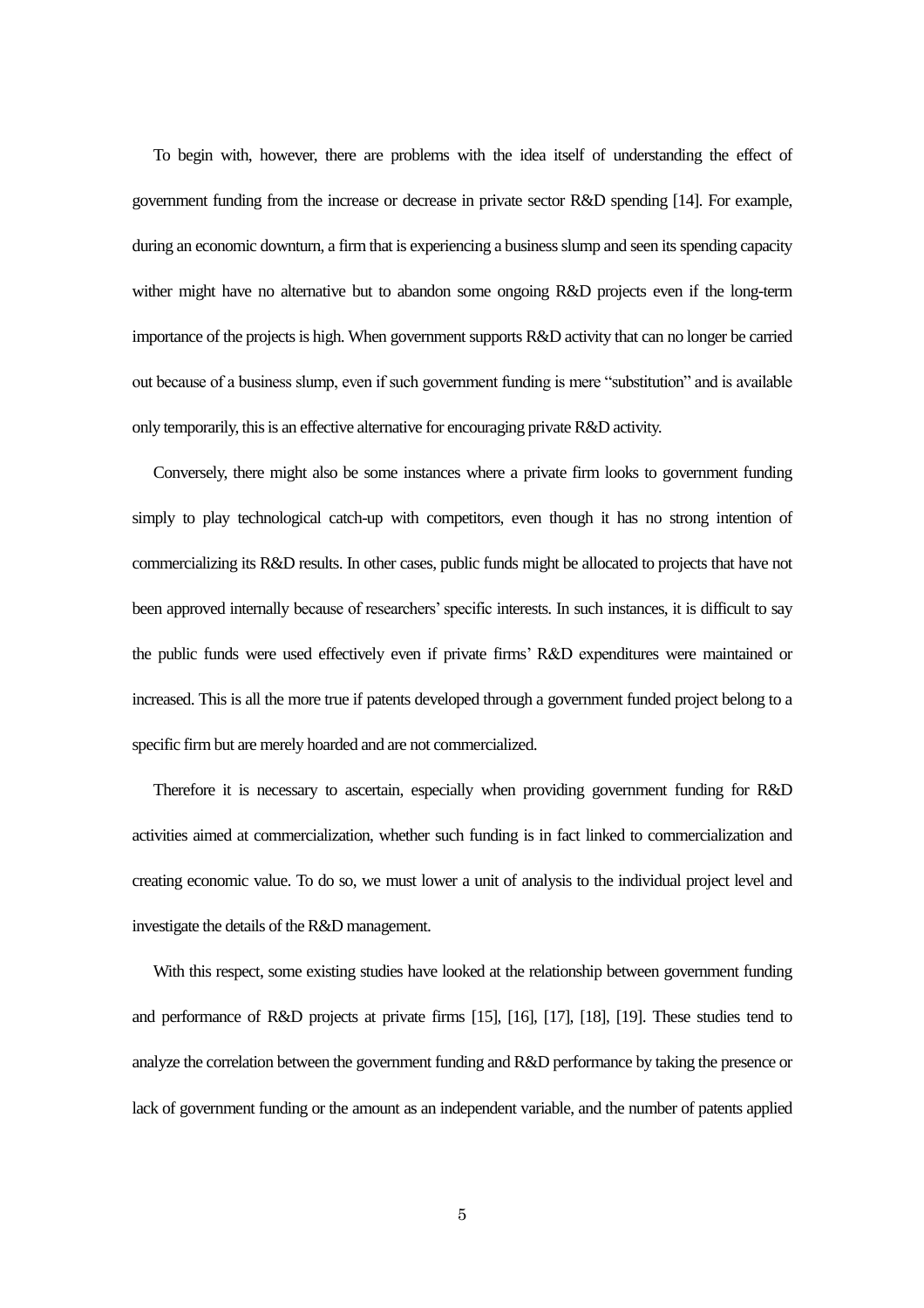or received as a dependent variable<sup>1</sup>. These studies report that, on average, the acceptance of public funding has a positive influence on performance, although it is conditional.

Unfortunately these researches are in some respects inadequate for grasping the effects of government R&D support. First, the number of patents obtained cannot directly capture the contribution to commercialization. Even if a patent is obtained, the government funding cannot necessarily be said to have had an effect from the standpoint of creating economic value if the patent cannot be commercialized and is held idly inside the firm. Secondly, whereas the existing researches identify the relationship between the amount of government funding and the results, they do not fully clarify the causal mechanisms that produce the results.

In such contexts, this study looks at government funded projects with the goal of empirically clarifying the mechanisms that produce commercialization results, while noting the unique management issues pertaining to government funded projects.

## 3. Issues on Government Funded Project: Deriving Hypotheses

## 3.1 The problem of dual dependency

1

Government funding for private R&D activities is broadly divided between direct support and indirect support. The latter – indirect support – refers to tax exemption for R&D investments. The former – direct support – is further divided into "contracts" and "assistance." A "contract" is a provision of funds to procure the products and services government agencies use. "Assistance," on the other hand, is the

Reference [15] examines the results of product development by looking not only at the technology but also encompassing economic indicators. Moreover, in [16], Cockburn and Henderson indirectly demonstrated the relationship between research results and the presence or absence of public funding or its amount, and also briefly discussed the mechanism leading to thisresult. They showed that R&D activities performed by private sector firms in cooperation with public institutions has an effect on the R&D resource allocation process and on the incentives to conduct science-level research and pure research, and that as a result it also has a positive influence on the R&D results, as shown by the number of important patents. Finally, they assumed this joint development through cooperation between private corporations and public institutions is carried out mainly under public funding.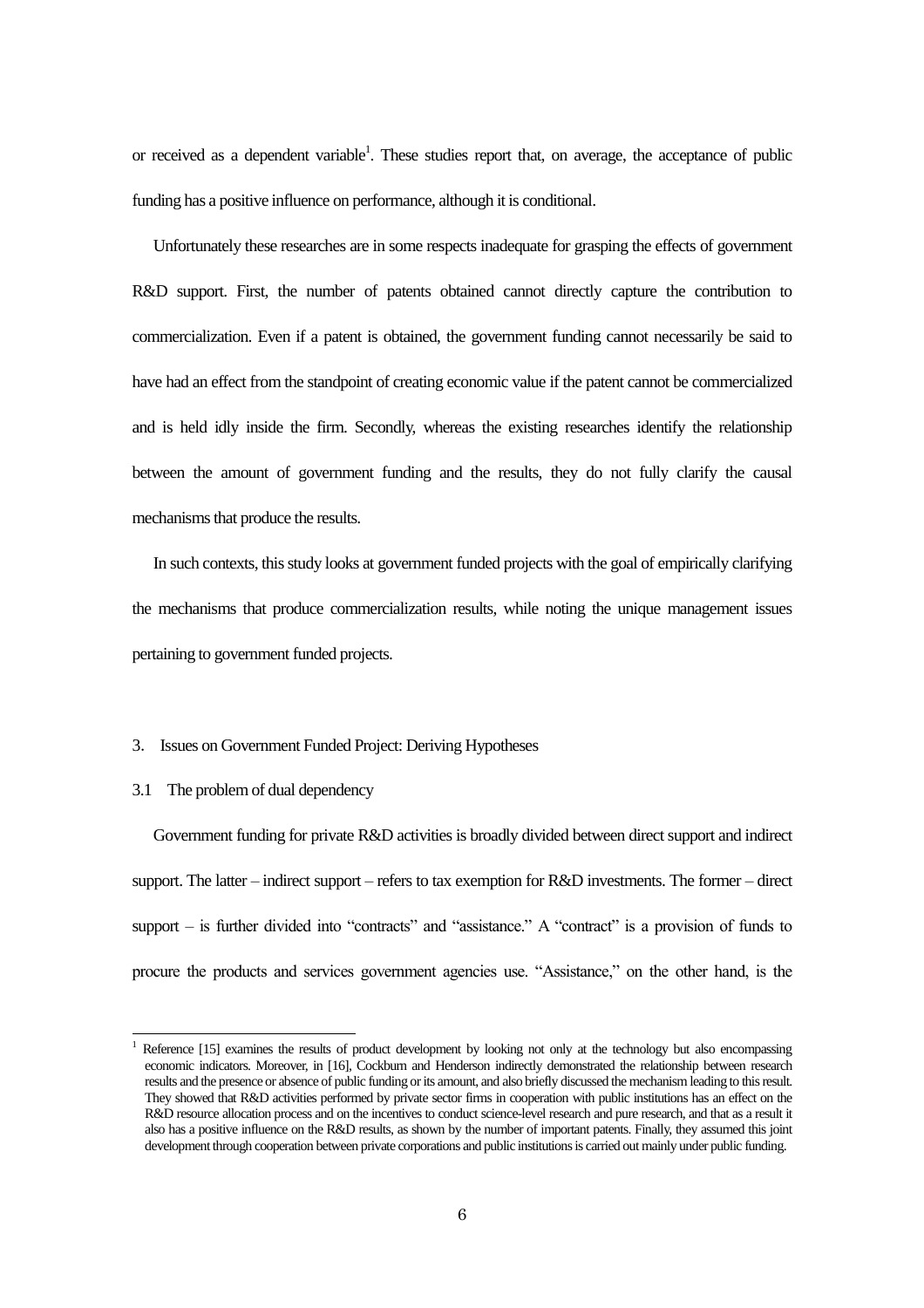provision of funds for the R&D activities of private sector firms, primarily in the form of grants (subsidies).

The present study looks at "assistance," and when government funding is discussed in the following sections it refers to "assistance" in this sense<sup>2</sup>. Moreover, although government funding ranges from providing support for basic research for the purpose of broadly disseminating scientific knowledge to providing support for R&D activities as an economic policy aimed at immediate commercialization, the present study particularly concerns support of R&D activities for commercialization purposes.

Such government funded projects aimed at commercialization have a characteristic different from ordinal corporate R&D activity in that the R&D is placed under the dual control of both the support entity (public institution) and the receiving entity (private corporation). Because government funded projects depend on public funds, various obligations, including reporting on asset management, cost allocations and financial results, are imposed along with the requirement to evaluate the progress of the R&D activity. The actual R&D activity, on the other hand, is placed under the management of private firms. Moreover, despite being dependent on public funds and subject to progress management during the R&D phase, investments are made on the basis of the firm's independent decision-making at the commercialization stage.

Because of this dual nature, government funded projects can be thought to present the following two issues related to the promotion of development for commercialization. One is the issue of "disruption of

 $\frac{1}{2}$ In the case of Japan, the "commissioned research" system exists as an intermediate position between "contract" and "assistance." Under this system, private sector entities conduct R&D on themes determined by government agencies, with the agencies picking up the tab and the R&D results reverting to the agencies (central government). Although this system had expanded because of the global trend toward abolishing industrial subsidies and the goal of aiming at a more impartial diffusion of the results from investments of public funds, it also led to enactment of the Japanese-version Bayh-Dole Act described above once it had become clear the system was hindering commercialization incentives at commissioned firms because all of the study results belonged to the government. Today much government funding continues to be implemented by government agencies through the commission system. Because it has been possible since 1989 for firms implementing the R&D to keep the results, however, thanks to the Japanese-version Bayh-Dole Act, the current commissioned research system can be positioned as "assistance" that is closer to being grants.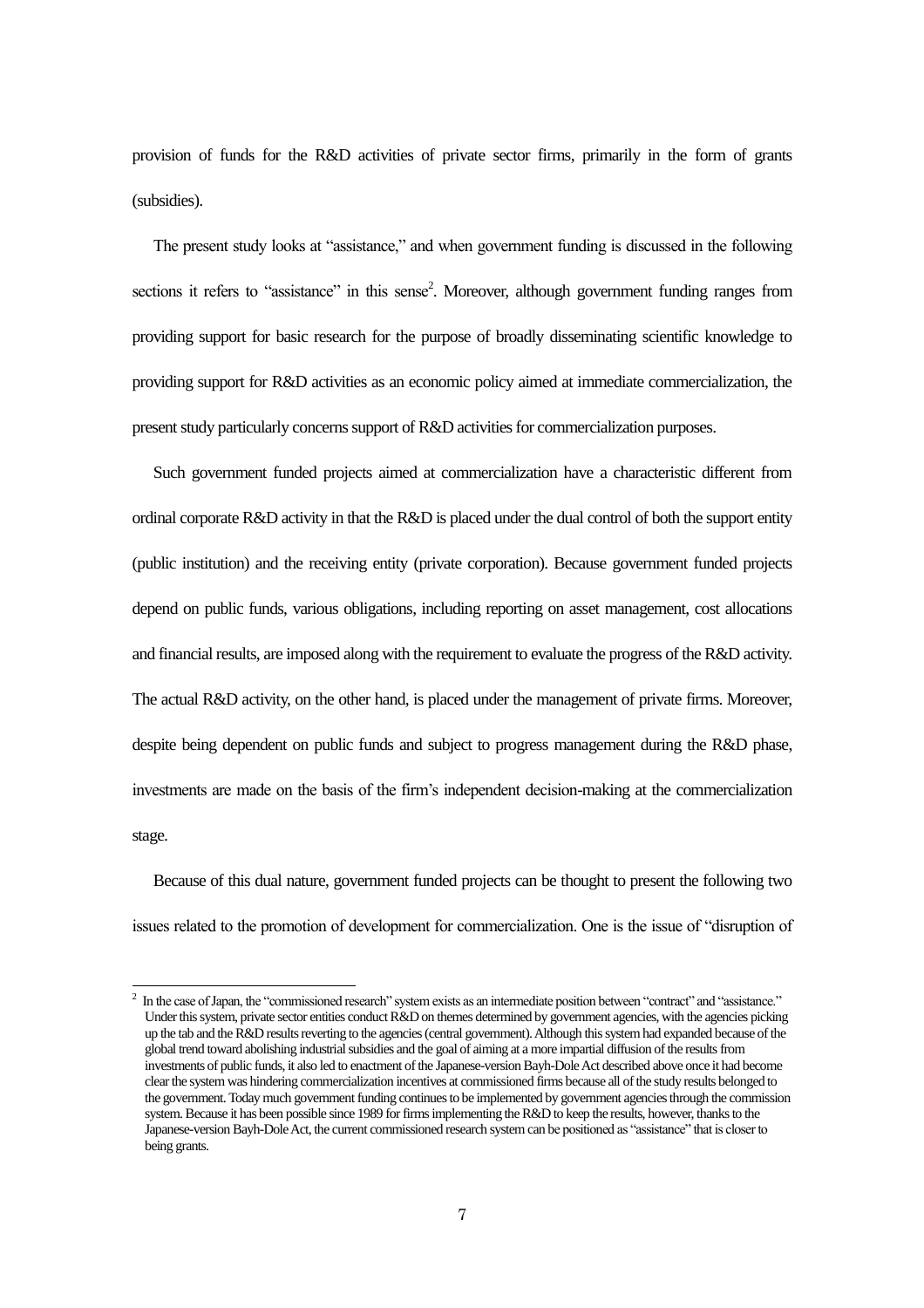exchanges of information with other in-house departments." The other is the issue of "weakened controls concerning commercial feasibility."

#### 3.2 Disruption of exchanges of information with other in-house departments

By isolating R&D activity that is considered to be socially important from the resource allocation process at the private firms that demands strict investment profitability, even if only for a short time, government funding has the effect of ensuring the continuation of development activity. Because of this very isolation, however, there is a possibility the exchange of information with other divisions within the firm will be hampered.

Normally a condition for government funding is that equipment purchased and technical knowledge developed with government funds will be used for the project, and the leveraging facilities and knowledge to other internal activities (during the project period) is restricted. Consequently it is difficult for other in-house projects to benefit directly from the government funded project in question.

Moreover, because of the obligation to publicly disclose the details of research results in the evaluation phase, government funded projects are likely to become an "opening" through which internal information leaks outside the firm. Of course, in making the results public, a company will take sufficient care to ensure that the information does not work to its detriment in the competitive marketplace. Developed technologies also can be protected as patents<sup>3</sup>. In cases where patents will not be used effectively in the future, however, it is normal to establish the condition that the public institution will exercise the rights to the R&D results, and it is not always possible to fully ensure the avoidance of an information spillage in the future. Given such circumstances, there is certainly nothing odd if other divisions within a company have become nervous about sharing information with a government funded project. An especially -

<sup>&</sup>lt;sup>3</sup> In Japan, the so-called Japanese-version Bayh-Dole Act is normally applied to government funded projects.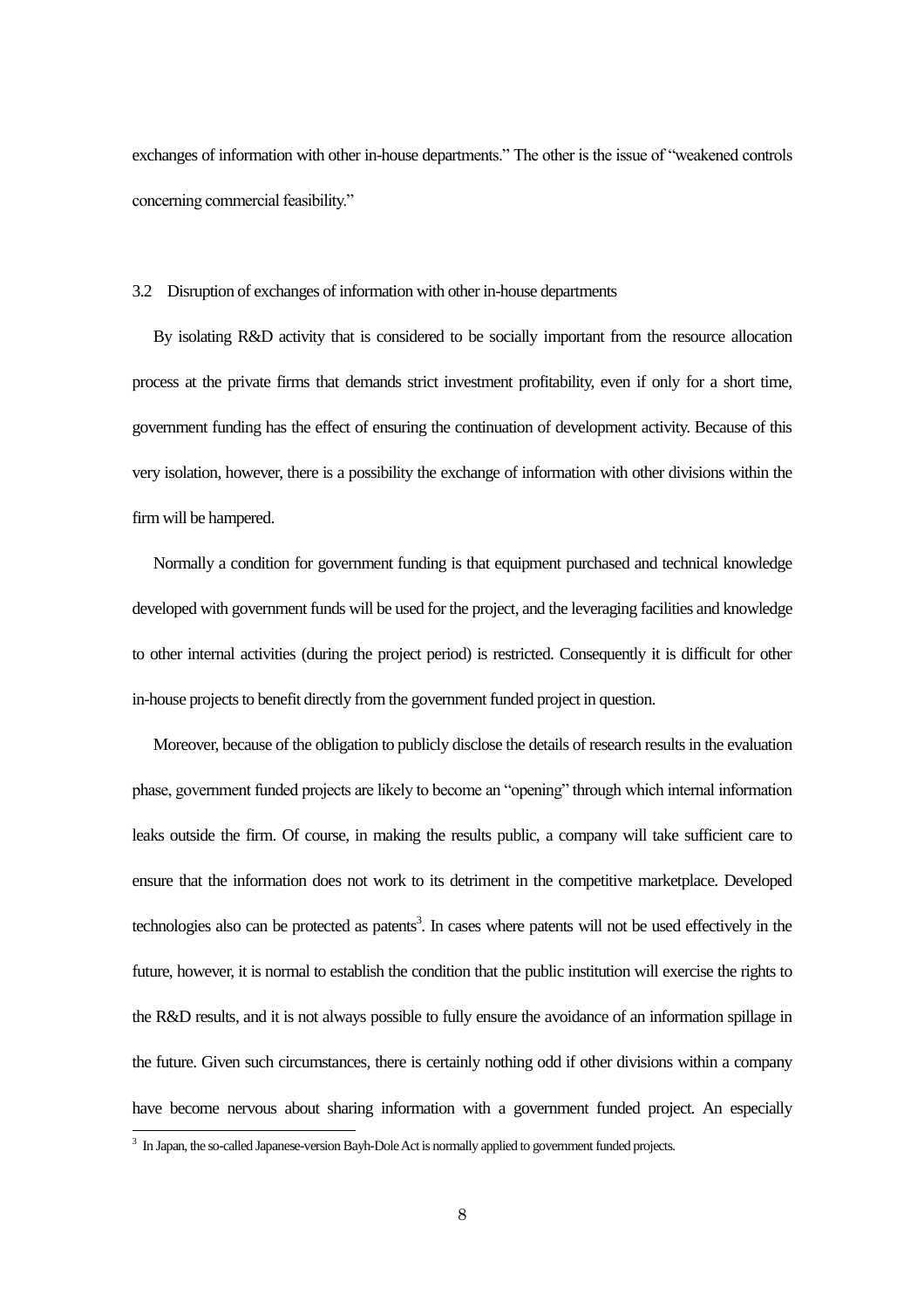cautious response to this problem is required when a government funded project will be undertaken jointly with another company.

Moreover, when a government funded project is conducted using the centralized lab system, it is also geographically isolated from other internal R&D activities. For a government funded project under such conditions, compared with a typical internal R&D project there is a possibility the free exchange of information or joint activity with other internal divisions will be limited both organizationally and psychologically. Such limits are likely to be especially prevalent when a project is supported entirely by public funds. This is summarized as the following hypothesis.

Hypothesis 1: The higher a project's dependence on government funding, the greater the restrictions on the exchange of information with other internal divisions.

#### 3.3 Weakened controls concerning commercial feasibility

Government funding is significant for supplementing R&D activities in which for-profit firms, with their emphasis on profitability, would not consider investing because of high uncertainty or large risk (but which are important for developing the national economy or improving society and citizens' lives). For firms, investment profitability is enhanced and R&D project continuity is assured by the receipt of government funding.

Precisely for that reason, however, there is a possibility that checks on the business profitability of projects that receive government funding will be weakened compared with other regular internal R&D projects. Of course, the public supporting institution is also likely to evaluate the status of the project's progress including commercial feasibility. In some cases, the support will be cut off when the progress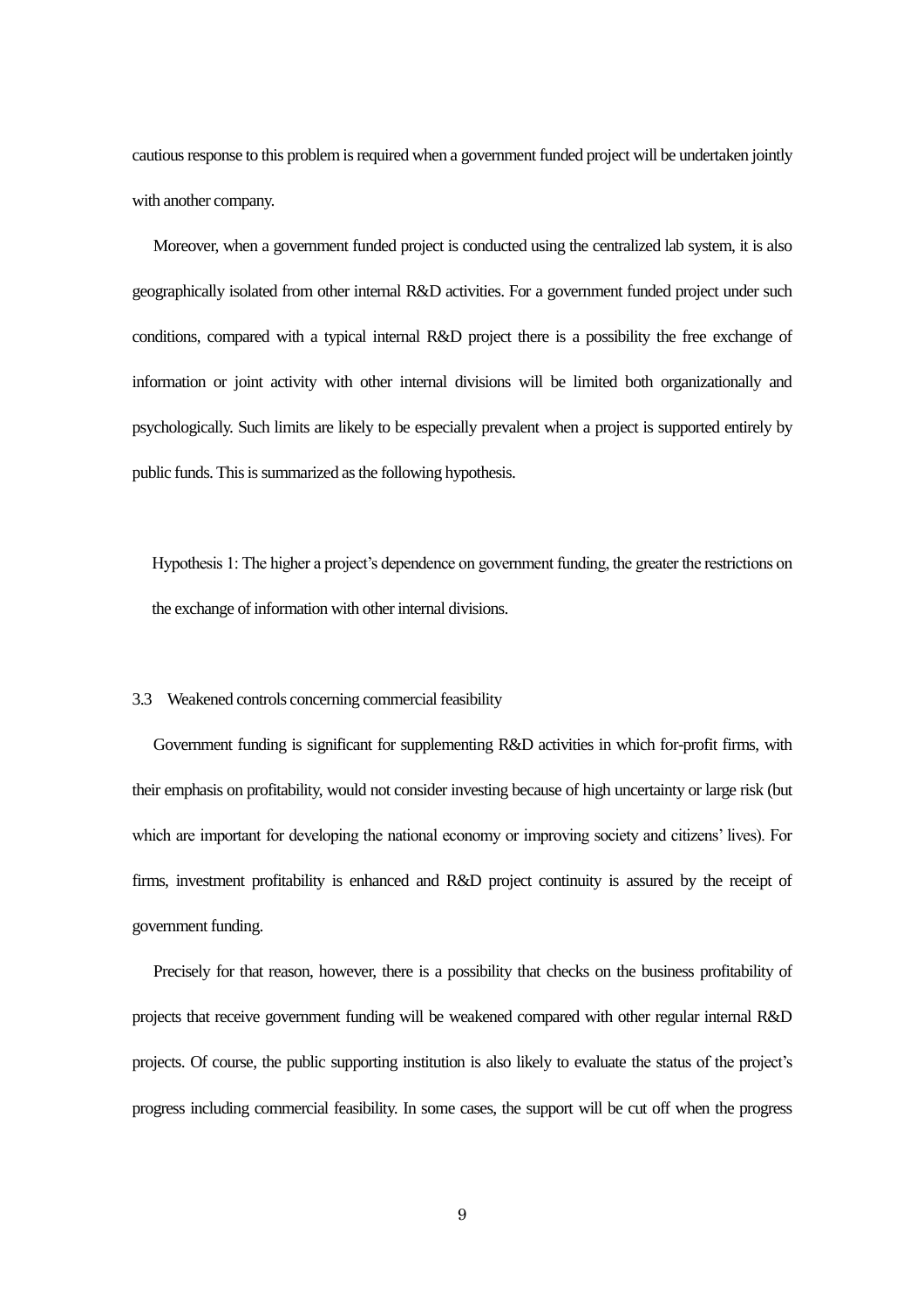reports are not encouraging. It is difficult to conceive of such an evaluation process accurately reflecting business profitability, however.

Because the size of the investment necessary for actual commercialization will differ from the amount required in the R&D phase, a firm will make a prudent decision after considering its own strategy and available resources. It is impossible, however, for the support entity (or auditor chosen by the support entity) to fully understand the internal circumstances of the firm, such as its corporate strategy and the resources it possesses. Therefore in many cases an evaluation by the support entity must be based on a progress report that focuses on the technology development.

Ultimately, an evaluation of the specific possibilities for commercialization must rely on the firm. There is a possibility, however, that government funded projects which depend only minimally on internal resources will not be subjected to sharp scrutiny concerning business profitability. Such projects can also easily float above the internal "horse trading" process through which the regular in-house developers struggle for their annual budget provision. This discussion can be recapitulated as the following hypothesis.

Hypothesis 2: The higher a project's dependence on government funding, the lower the internal participation pertaining to commercial feasibility.

## 3.4 Impact on Development Performance

Both of the two hypotheses discussed above – "disruption of exchanges of information with other in-house departments" and "weakened controls concerning commercial feasibility" – can be thought to have a negative influence on performance of government funded R&D projects.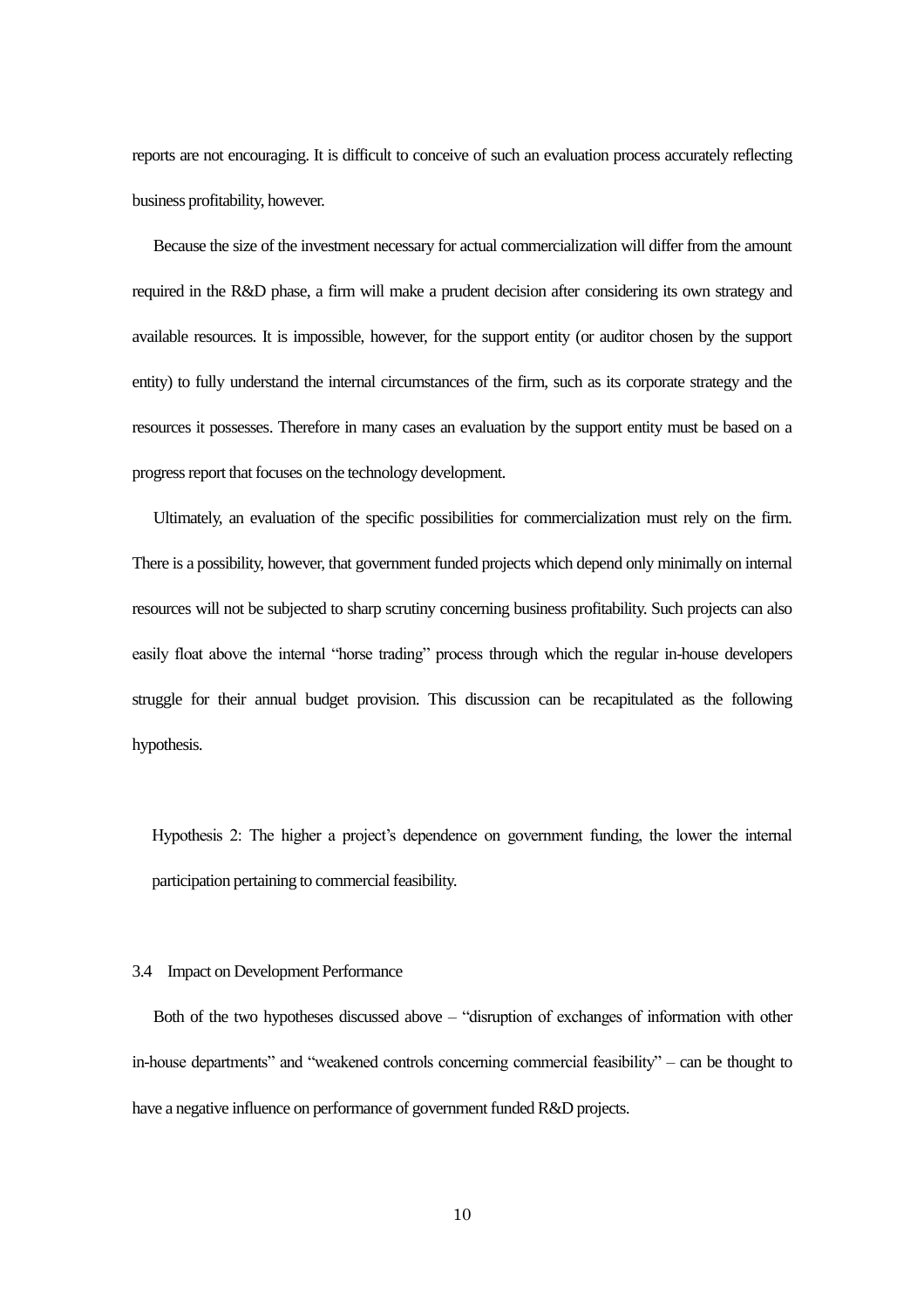First the disruption of information exchanges with other in-house departments may have the negative impact on the technical problem-solving activities. In the process of problem solving, other internal R&D activities and past experience are exploited in no small way. Limiting access to the ample technical, human, and information resources that have been accumulated internally will most likely work to the disadvantage of progress in resolving technical problems. Conversely, a project that has achieved an effective use of internal resources, despite of its high dependence on government funding, can thought to be more likely to produce higher technological performance. This leads to the following hypothesis.

Hypothesis 3-1: The greater the exchange of information with individuals in other internal divisions, the greater the technological development performance of a project.

Frequent communications with other people within the company has another effect – it also increases the likelihood of commercialization of the project results. Unlike in the development phase, significant internal resources must be mobilized for commercialization. For this purpose, it is necessary not only to plead the significance of the technological results but also to obtain broad agreement within the company from various viewpoints, including the profitability of the business, the future prospects for the technology and the contribution to the firm's long-term strategy [20]. Frequent communication with other internal divisions during the R&D phase is thought to be effective in obtaining such mutual consent. The reason is that helping the various internal people to understand the details and prospects of the technological development from an early stage can lead to acquiring legitimacy in the commercialization phase. This is summarized as the following hypothesis.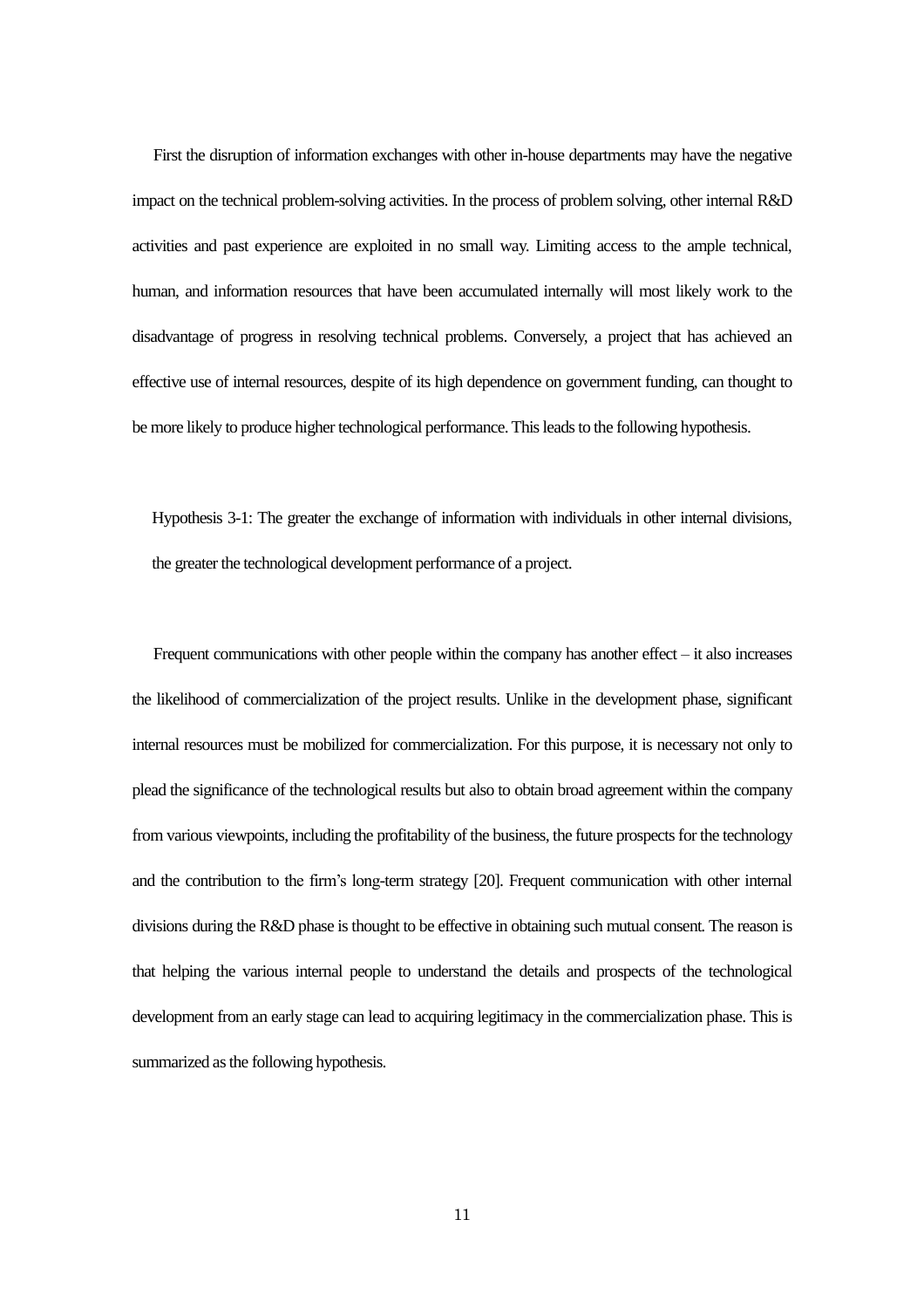Hypothesis 3-2: Acquiring legitimacy for commercialization of a project is easier when there is frequent exchange of information with other internal divisions over the term of the project.

On the other hand "weakened controls concerning commercial feasibility," the second issue surrounding government funded projects, is thought to first influence the problem solving activities related to mass production and cost issues. In order to commercialize the developed technology, it must clear the problems of mass production, including ease of manufacture and cost when embodied as a product. If controls on feasibility grow lax, however, a project can focus purely on technical breakthroughs and problem solving (which is likely to enhance the technological performance), but there is a possibility the mass production and cost problems will be relatively downplayed. Conversely, project members are likely to proceed with development while conscious of mass production requirements, if the internal checks for feasibility are performed.

Furthermore, the continuous involvement of other internal divisions concerning feasibility is believed to have a positive influence on the acquisition of legitimacy for commercialization. This is because the checks on commercial feasibility that have been performed from the R&D phase, with the exchange of information regarding feasibility, are tied to obtaining internal consent concerning commercialization of the developed technology. The above discussion can be summarized as the following two hypotheses.

Hypothesis 4-1: The greater the internal participation pertaining to commercial feasibility, the greater the progress in resolving cost problems.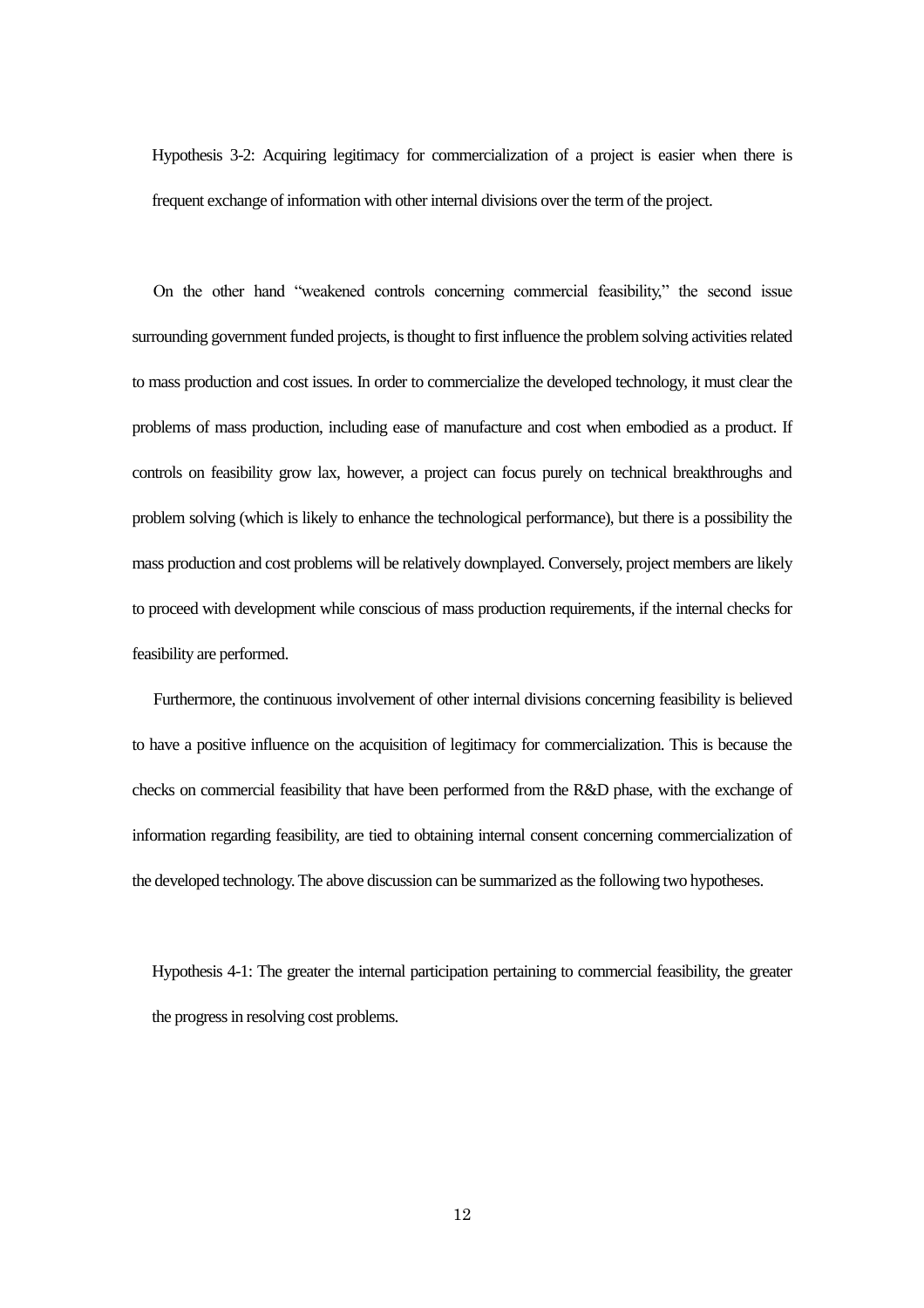Hypothesis 4−2: The greater the internal participation pertaining to commercial feasibility, the easier it is for commercialization of a project to acquire legitimacy.

Finally, as already suggested by the above hypotheses, the three performance indicators, "technological performance," "acquisition of legitimacy" and "resolution of cost problems," are each thought to improve the feasibility of commercialization of a project's results. This can be summarized as the following hypothesis.

Hypothesis 5: Technological results, acquisition of legitimacy and resolution of cost problems each increase the possibility of commercialization of the technology a project has developed.

The analytical framework showing a synthesis of the above hypotheses is provided in Fig. 1 below. Beginning from the following section we will proceed with a specific data analysis along lines that follow this analytical framework.

--Figure 1: Hypotheses and analytical framework--

4. Research Method

## 4.1 Summary of survey and samples

We will test the above hypotheses by using data from a follow-up surveys implemented by NEDO in June 2009 (112 responses: a response rate was 100%) and by NEDO and Hitotsubashi University jointly in August 2010 (301 responses: a response rate was 88%). Both follow-up surveys, including the same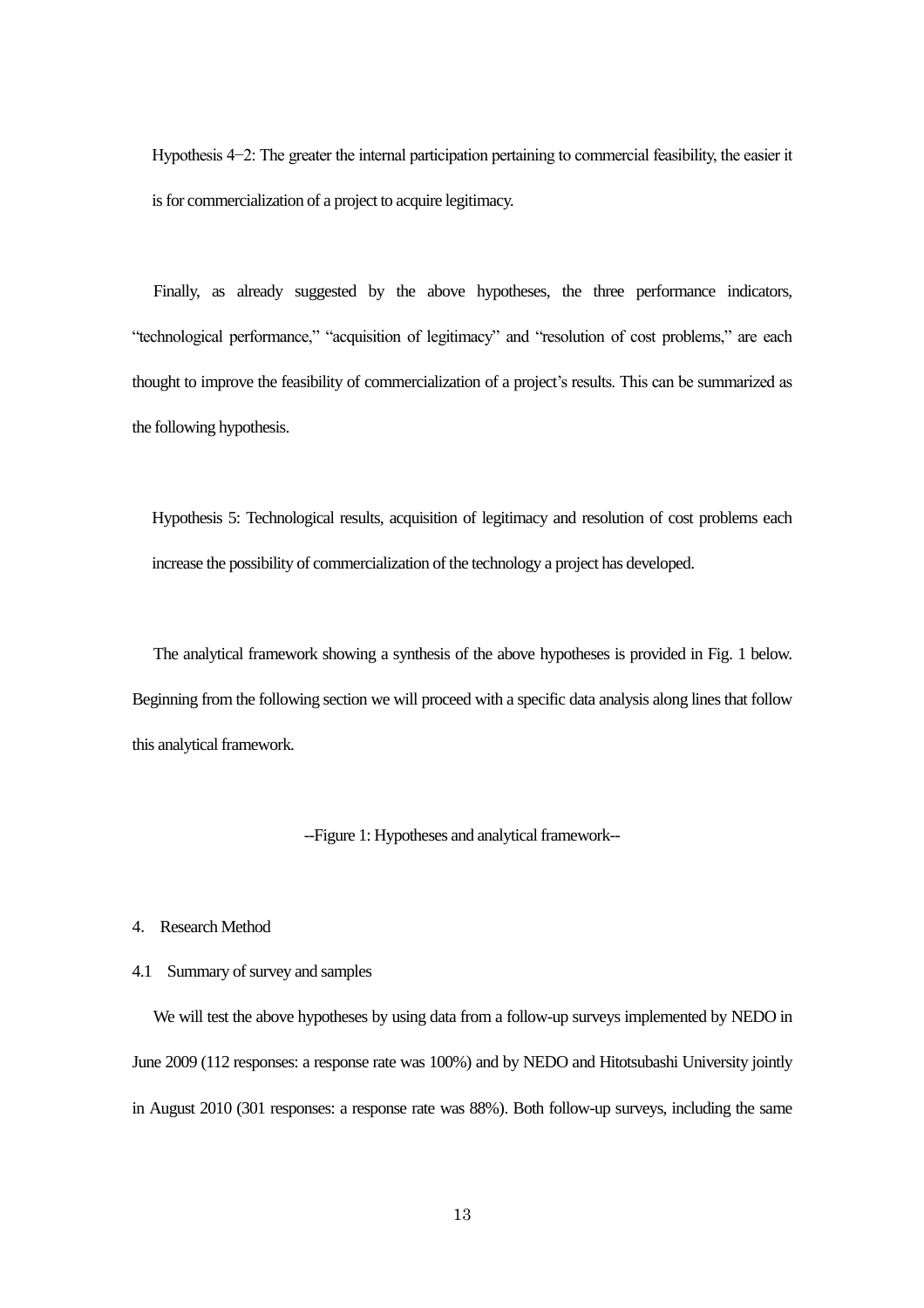questions, are questionnaire surveys for R&D projects at private firms to which NEDO has provided financial assistance. Each questionnaire was sent to a leader of the company who had taken charged of the project in question, which had, in some cases, involved multiple companies. In most cases the leaders answered the questionnaires by themselves. We acknowledged the limitation of data obtained by one person for each questionnaire though the leaders were supposed to have relatively unbiased information for the sample projects that had included 6.6 members on average.

29 respondents answered both surveys, for which we excluded the 2009 responses from the analysis. The resulting 384 samples are divided into four categories: 83 projects that resulted in a product market launch (commercialization) (referred to below as "a product launch"), 159 projects that were implemented but terminated (referred to below as "a project termination"), and 110 projects are continuing R&D within own companies following NEDO supported activities. We also have 32 unavailable responses. For the present study we used the total of 242 samples for either a product launch or a project termination.

Specifically the surveys ask questions, on a project basis, on topics such as the management and performance of the projects, the economic environment and market conditions in which the projects were implemented, and the broad effects on society and the economy as a result of project activities.

Sample characteristics are as follows. The industries that the sample project firms belong to range from automobiles, electronic devices, materials, and chemicals. The size of the firms is between more than 30,000 employees on a consolidated basis to less than 100 employees, with consolidated sales extending from over 2.0 trillion yen to less than 100 million yen. The number of years since establishment ranges between three years to 120 years. Although, in principle, all the NEDO supported projects need to envision commercialization in the future, expectation for that differs from company to company. Firms that had clearly envisaged a product launch at the outset accounted for 64% of the total sample, and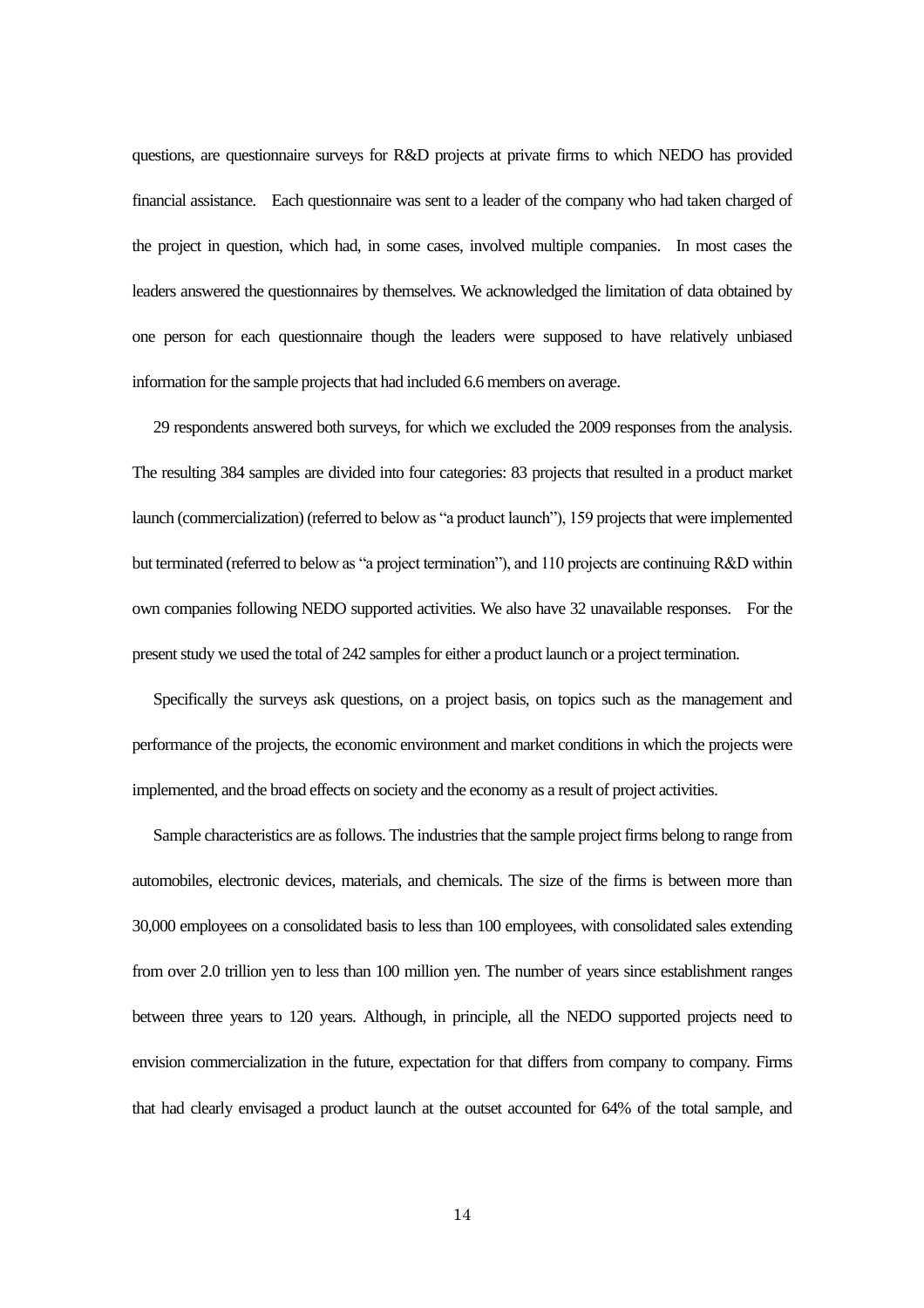accounted for 74% of the entire sample when firms that succeeded in a product launch without initial plans for commercialization are also included<sup>4</sup>.

#### 4.2 Operationalization

1

In the following paragraphs we discuss the regression analysis divided into three phases and the structural equation model integrating them in accordance with the analytical framework in Figure 1. First, with regard to Hypothesis 1 and Hypothesis 2, we performed a regression analysis of the influence the extent of dependency on public funds exerts on "the exchange of information with other internal divisions" and "internal participation pertaining to commercial feasibility." Next, for Hypothesis 3 (3-1 and 3-2) and Hypothesis 4 (4-1 and 4-2), and for Hypothesis 2, we analyzed the influence "the exchange of information with other internal divisions" and "internal participation pertaining to commercial feasibility" exert on the three project results, namely "technological results," "resolution of cost problems" and "acquisition of legitimacy." In addition, we analyzed the influence these three results exert on "commercialization," after taking other factors that affect commercialization into consideration. Finally, by analyzing a series of structural equation models, we verified the cause and effect paths, with product launch and project termination as dependent variables.

The variables used for the analysis are described below. "Percentage of public funds" highlights the extent of dependency on public funds as illustrated by the ratio of funds from NEDO as a share of all R&D expenditures for the project. We defined dependency on NEDO for 50% or more of a project's funding as "high," which we measured as a binary (dummy) variable showing whether it corresponds to "high."

As discussed below, the effect on the analysis results was not large even when analyzed after excluding the small number of remaining samples that were not expected to be commercialized.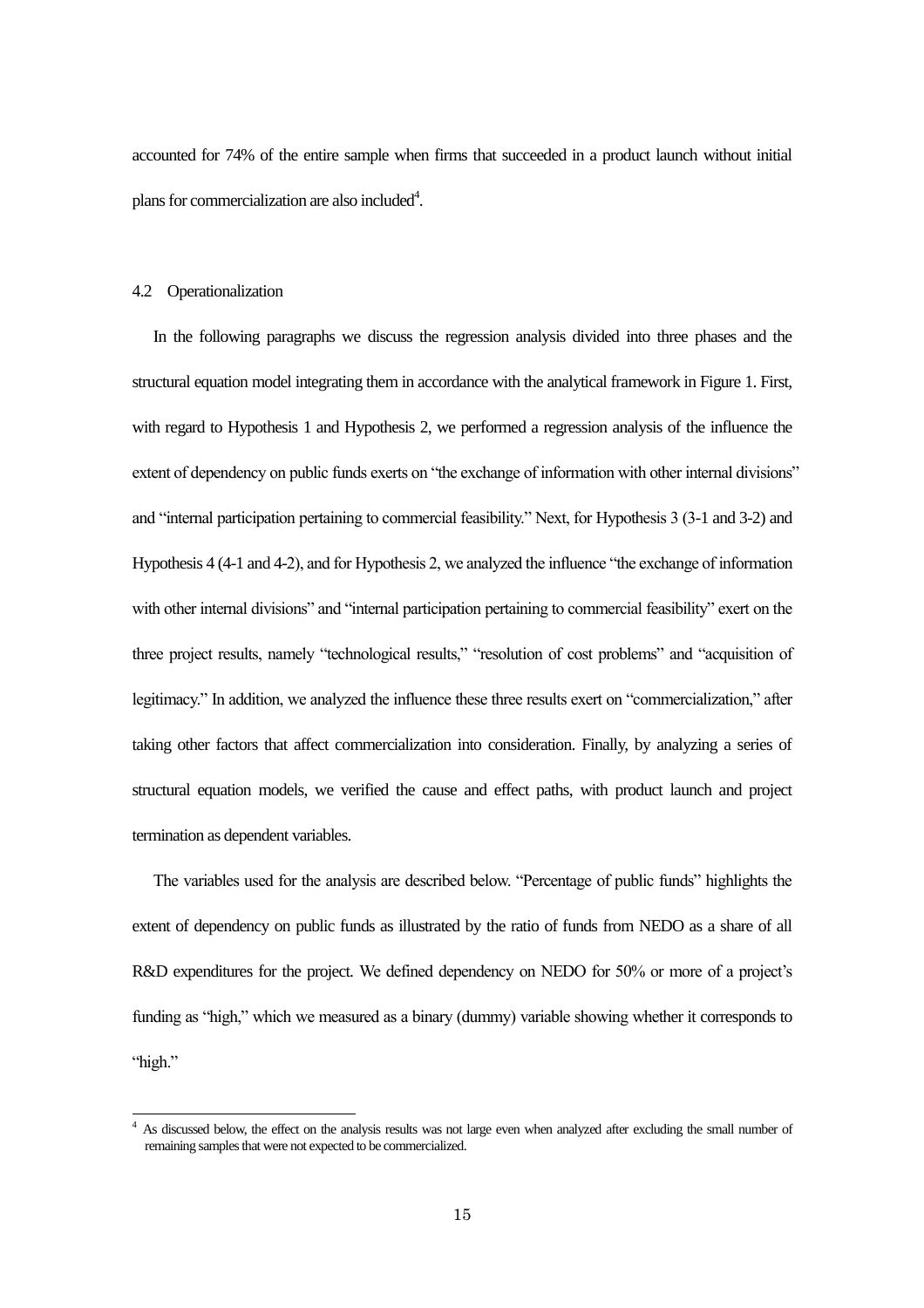"The exchange of information with other internal divisions" uses a variable to measure the extent of "communications with other (internal) divisions" along a five-point scale. "Internal participation pertaining to commercial feasibility" is a synthesis variable (mean value) to measure the extent of implementation of both a "cost analysis by other internal divisions" and a "market analysis by other internal divisions," according to a five-point scale<sup>5</sup>.

According to the hypotheses described above, a development project's results can be understood from the three aspects: "technological results," "resolution of cost problems," and "acquisition of legitimacy." "Technological results" is a synthesis variable used to measure the extent to which technological issues are overcome and development accelerated, and "acquisition of legitimacy" is a synthesis variable used to measure both the extent to which development legitimacy is secured internally and increased external awareness, according a five-point scale ( $\alpha$  are 0.68 and 0.75, respectively)<sup>6</sup>. "Resolution of cost problems" is a variable to measure the extent to which cost issues are overcome, using a five-point scale.

With regard to whether a project is commercialized, the sample projects were originally classified into "a product launch" and "a project termination"<sup>7</sup>.

In the specific analytical models we added several control variables. As an alternative hypothesis to Hypothesis 1 and Hypothesis 2, communications with individuals in other internal divisions can be anticipated to grow, and in-house participation concerning commercial feasibility expected to increase, when there is already a project near the commercialization phase at the outset. Therefore we added

-

<sup>5</sup> From the standpoint of accomplishing a project effectively and efficiently, participation by individuals from other internal departments, more than by members in the project, is thought to be more effective for establishing such discipline. In addition, reflecting the cost trend from a profit perspective and the market trend in terms of securing customer needs in achievement of the project is thought to be particularly important for commercialization of the contents. Therefore in the present study we used these two instrumental variables as a means to illustrate the concept of "internal participation for control."

<sup>&</sup>lt;sup>6</sup> We included "increased external awareness" in constructing the "acquisition of legitimacy" variable because this reflected the findings in the existing researches indicating the importance that acceptance by individuals outside the company has for the acquisition of legitimacy within organizations[20].

 $<sup>7</sup>$  For these synthesis variables we adopted the mean values for each given variable, but as discussed below the effect on the analysis</sup> results is not large even when the factor scores are used.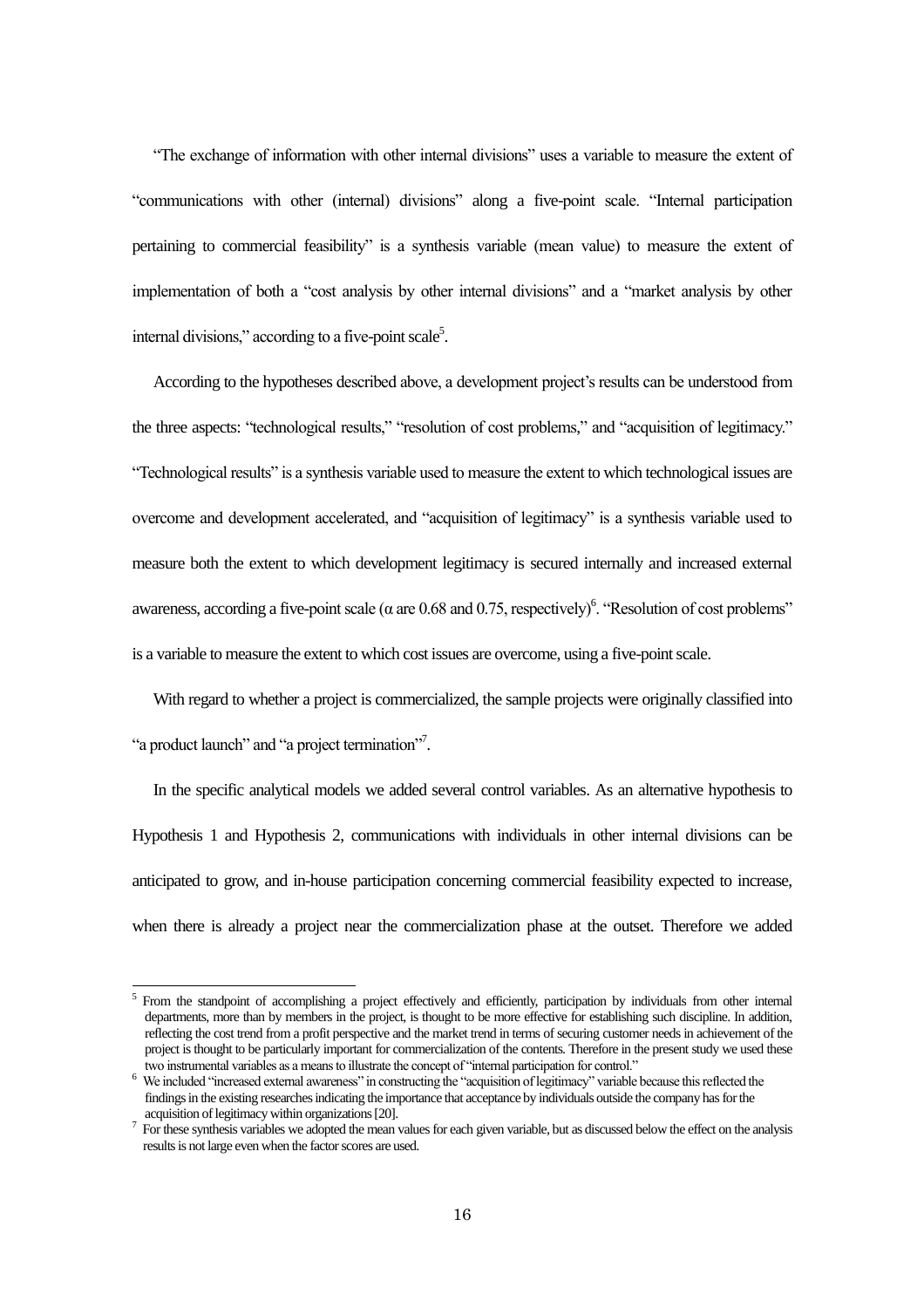"number of members responsible for commercialization at the start of the project" and "basic research (a dummy variable to show a project is at the basic research phase at the time of start-up)," to control for proximity to the commercialization phase at the time of project initiation. Furthermore, because the exchange of information with other internal projects can be restricted in order to maintain confidentiality when a project is a collaborative program with another company, we introduced a dummy variable to show a project is a "collaborative project with another company."

Moreover, to eliminate the possibility it will be easy to attain results if there are simply many project members, for Hypothesis 3 and Hypothesis 4 we introduced "number of members participating in project" as a control variable.

Finally, we considered the following variables as factors affecting commercialization. First, we recognized changes in a project's external environment through two questions: "Did the economy deteriorate more than expected?" and "Did the business strategy within the organization change and the project diverge from the original orientation after the project had been completed?" Both are dummy variables to show whether the above questions apply.

In addition, we looked at the degree to which the technology developed by the project attracted attention, which also indirectly indicates the competitive environment, by asking, "Has this technology already broadly attracted attention in society and are many firms developing the technology?" That the technology in question had attracted society's attention meant that market growth could be anticipated, but also that appropriating profits might be difficult because the market would be competitive. Therefore it is possible this variable could influence commercialization positively or negatively.

Furthermore, we measured the level of managements' commitment to the projects with the question, "Was this technological development recognized as indispensable for the long-term strategy of the firm?"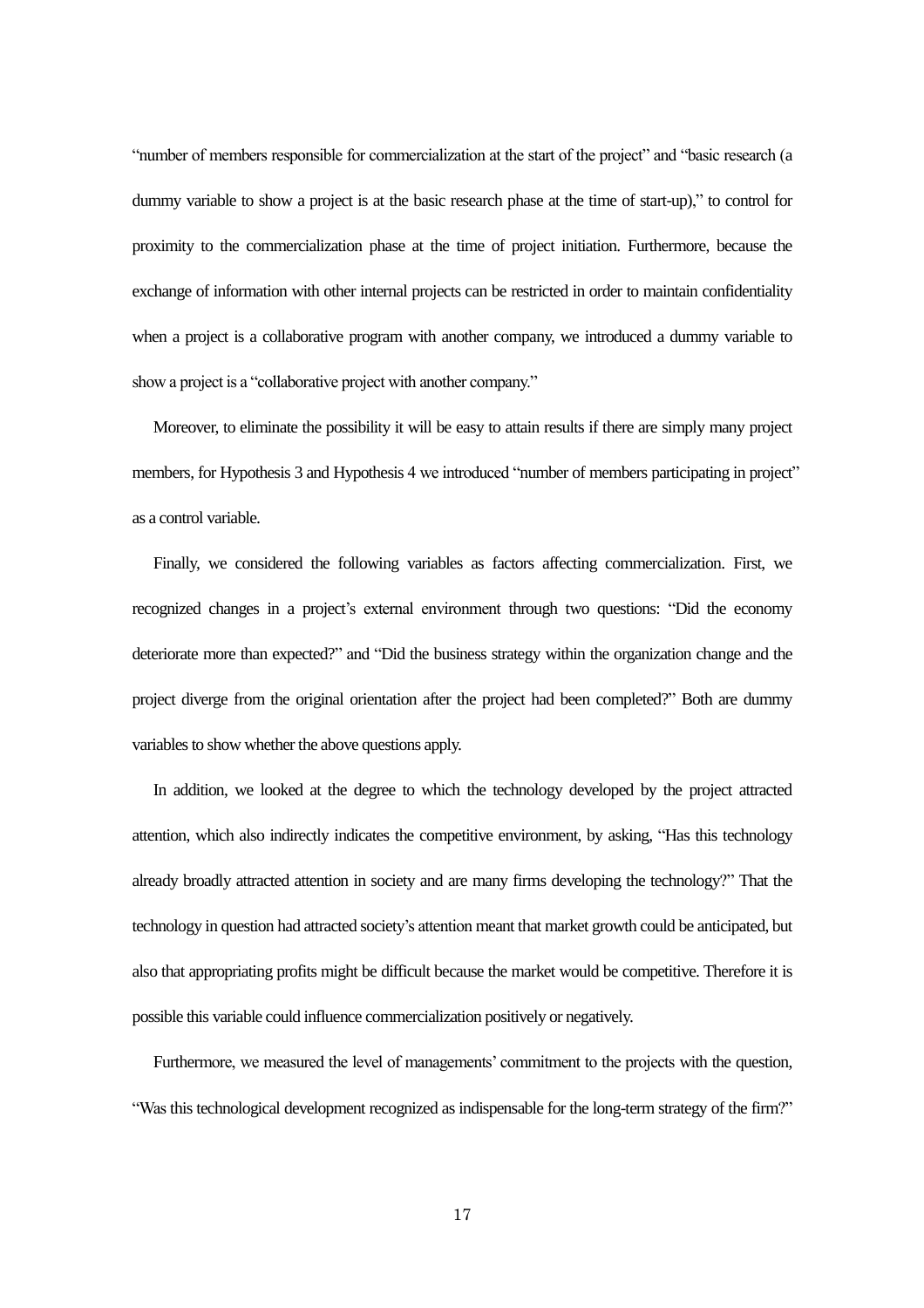A firm's final decision-making regarding commercialization can be affected substantially depending on how important the development and the commercialization of the technology are to the firm's long-term strategy.

Descriptive statistics for each of the variables used for the analysis and a correlation matrix are shown in Table 1 below.

--Table 1: Descriptive statistics and correlation table--

## 5. Results of the analyses

## 5.1 Results of the regression analysis

The results of a multiple regression analysis (OLS) concerning Hypothesis 1 and Hypothesis 2 are shown in Table 2 below.

From the table we can see that "percentage of public funds" has a significant negative effect both on "communications with other internal divisions" and "internal participation pertaining to commercial feasibility." "Number of members responsible for commercialization" has a significant positive effect both on communications with other internal divisions and internal participation pertaining to commercial feasibility, as expected. Even after controlling for this effect the negative effects produced by high dependence on public funds remain significant. From these results we can say that both Hypothesis 1 and Hypothesis 2 were supported.

--Table 2: Multiple regression analysis results: Hypothesis 1 and Hypothesis 2--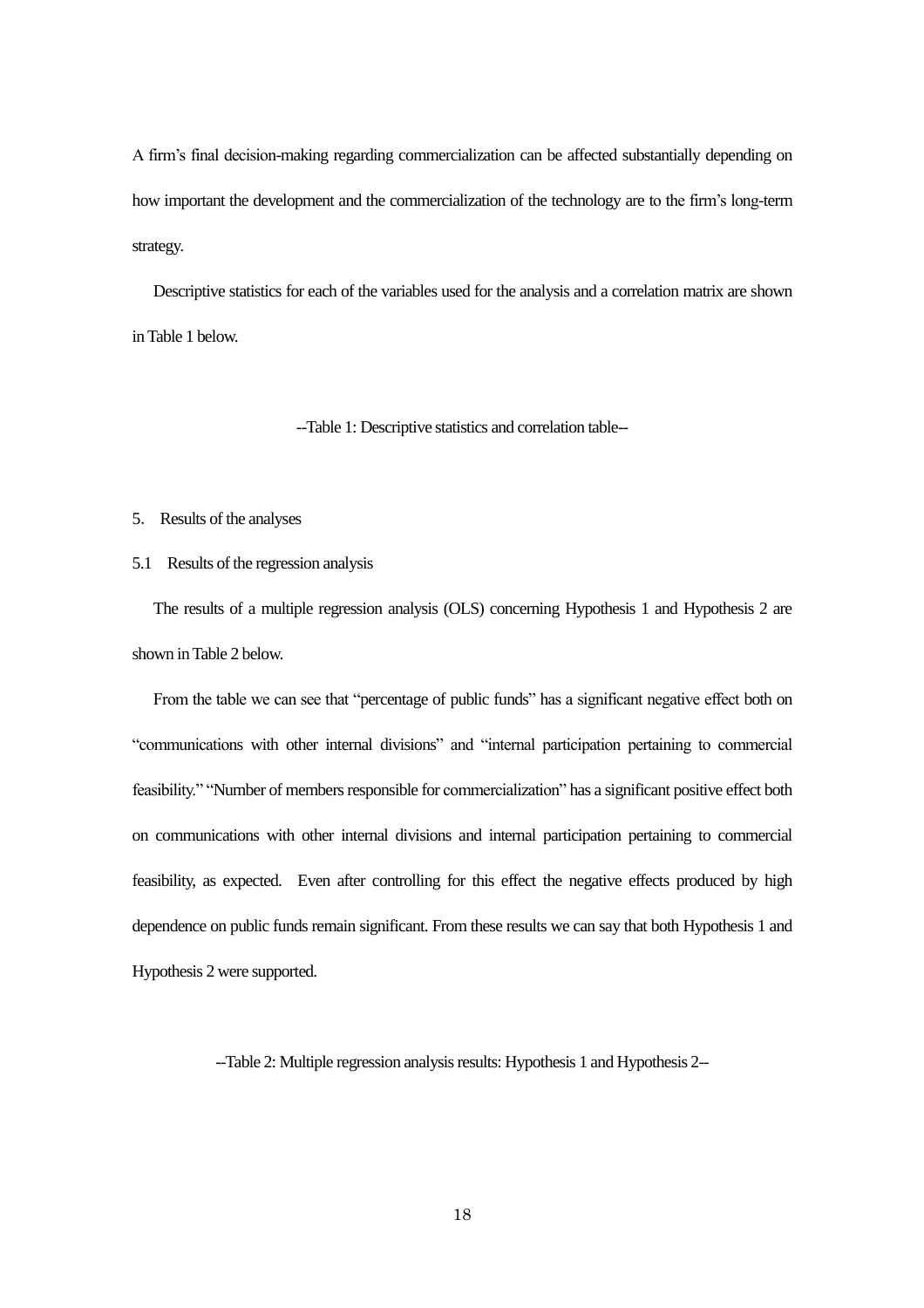The results of a multiple regression analysis (OLS) concerning Hypothesis 3 (3-1, 3-2) and Hypothesis 4 (4-1, 4-2) are shown in Table 3. From the table we can see that "communications with other internal divisions" has significant positive effects on all three performance-indicators, "technological performance," "resolution of cost problems," and "acquisition of legitimacy." Hypothesis 3-1 was thus supported. Beyond our expectation, communications with other internal divisions is effective not only for technical problem solving but also for resolving cost problems.

On the other hand, "internal participation pertaining to commercial feasibility" has a significant effect only on "acquisition of legitimacy." Even including this variable separately from "communications with other internal divisions," it affects "technological performance" and "acquisition of legitimacy": contrary to the hypothesis there is no significant effect on "resolutions of cost problems" though a sign for the coefficient is as expected. Thus we can say that Hypothesis 4-1 and Hypothesis 4-2 were only partially supported.

Continuing on, Table 4 shows the results of a binomial logistic regression analysis concerning the effect on "commercialization." "The business strategy within the organization changed and the project diverged from the technology development orientation" has a significant negative effect on commercialization as expected. Contrary to assumption, however, "unexpected deterioration of the economy" has a positive and significant relationship to commercialization. While interpretation of this result is difficult, it perhaps indicates that a project that has reached commercialization is more sensitive to economic trends.

Next, "technological development that is essential for the long-term strategy" has a significant positive effect on commercialization. We can appreciate that high expectations and commitments by management increase the probability of commercialization.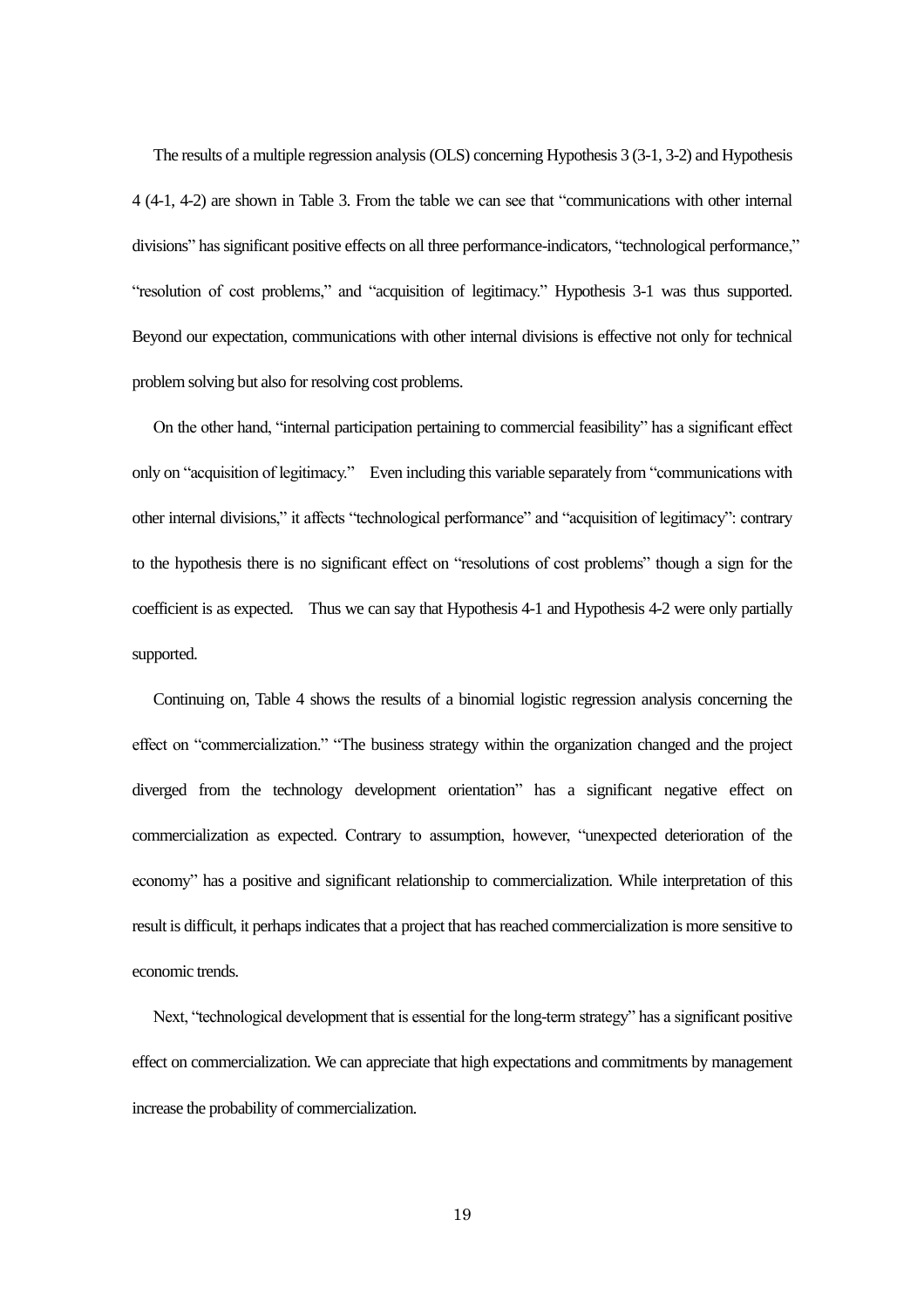The results, on the other hand, show that, for a technology that "had broadly attracted attention in society and was being developed by many firms," which highlights the market opportunity and competitive environment, the projects tend to be terminated without commercialization. There is a possibility that, when a technology had already attracted intense interest with substantial competition, firms judged it unable to appropriate the profits even if they commercialized the results.

With regard to the relationship between the three project performance variables and "commercialization," all of the performance variables had a significant positive relationship with "commercialization" when being introduced into the model separately. In this respect, we can say that Hypothesis 5 is supported. However, since "technological results," "resolution of cost problems" and "acquisition of legitimacy" are highly correlated, they might be endogenous. In fact, when all three performance variables are introduced into the model simultaneously, the only "technological performance" and "acquisition of legitimacy" positively affect "commercialization." It remains unclear whether this is a statistical bias caused by the high correlation itself or an actual interrelationship. We will take up this point again in the path analysis explored in the following section.

--Table3: Multiple regression analysis results: Hypothesis 3 and Hypothesis 4-

--Table 4: Logistic regression analysis results: Hypothesis 5--

## 5.2 Examining causal paths: Structural equation model

As shown in the analytical framework in Fig. 1, many of the variables used in the regression analysis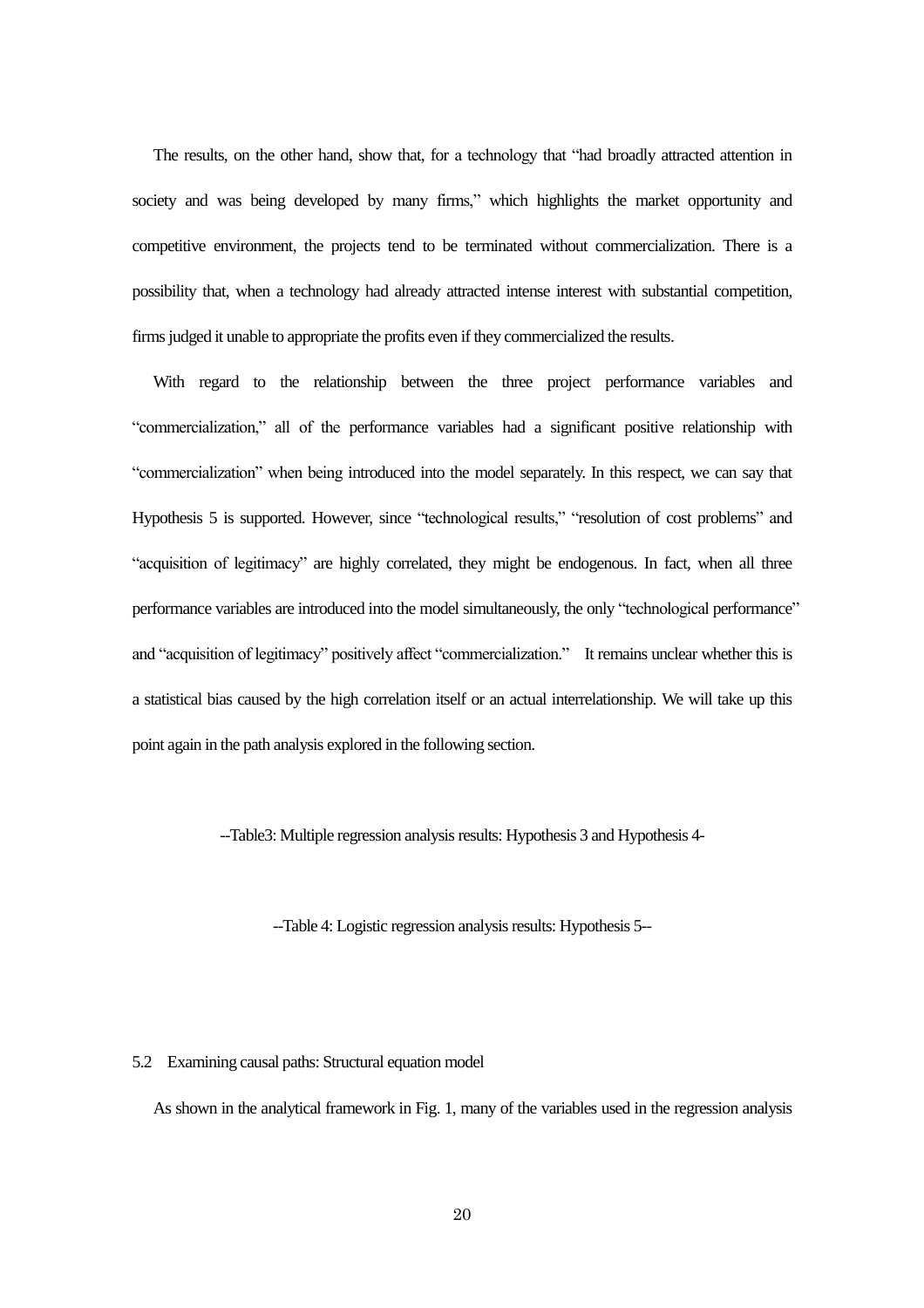discussed above are endogenous. To test the entire causal paths while taking this point into consideration, we next ran a structural equation models. For the analysis we used the AMOS from SPSS Inc. To keep the model from becoming complex, the control variables introduced into the regression analysis were not incorporated. The analysis results are shown in Fig. 2.

The results of the analysis are consistent with the results of the regression analysis in the preceding section. As the entire model, communications with internal divisions were obstructed when dependence on public funds increases, and the technological performance diminished and commercialization hindered as a result. This suggests the possibility that receiving government funding itself becomes a factor hindering commercialization.

Moreover, the dependency on public funds also negatively affects "internal participation pertaining to commercial feasibility." What the diagrams show is that "internal participation related to feasibility" contributes to the "technological performance," regardless of the dependency on public funds. This implies that high dependence on public funds may lead to low technological performance, which lowers probability of commercialization through its negative impact on internal participation on a feasibility study. On the other hand, effects of "internal participation pertaining to commercial feasibility" on "resolution of cost problems" and "acquisition of legitimacy" are not statistically significant through its signs for the coefficients are as hypothesized.

As for the relationship between performance variables and commercialization, the diagram indicates that there are direct effects of "technological performance" and "acquisition of legitimacy" on commercialization, but no direct influence from "resolution of cost problems." It also shows that both "technological results" and "resolution of cost problems" indirectly encourage commercialization through their impacts on "acquisition of legitimacy." Because the three performance variables have a high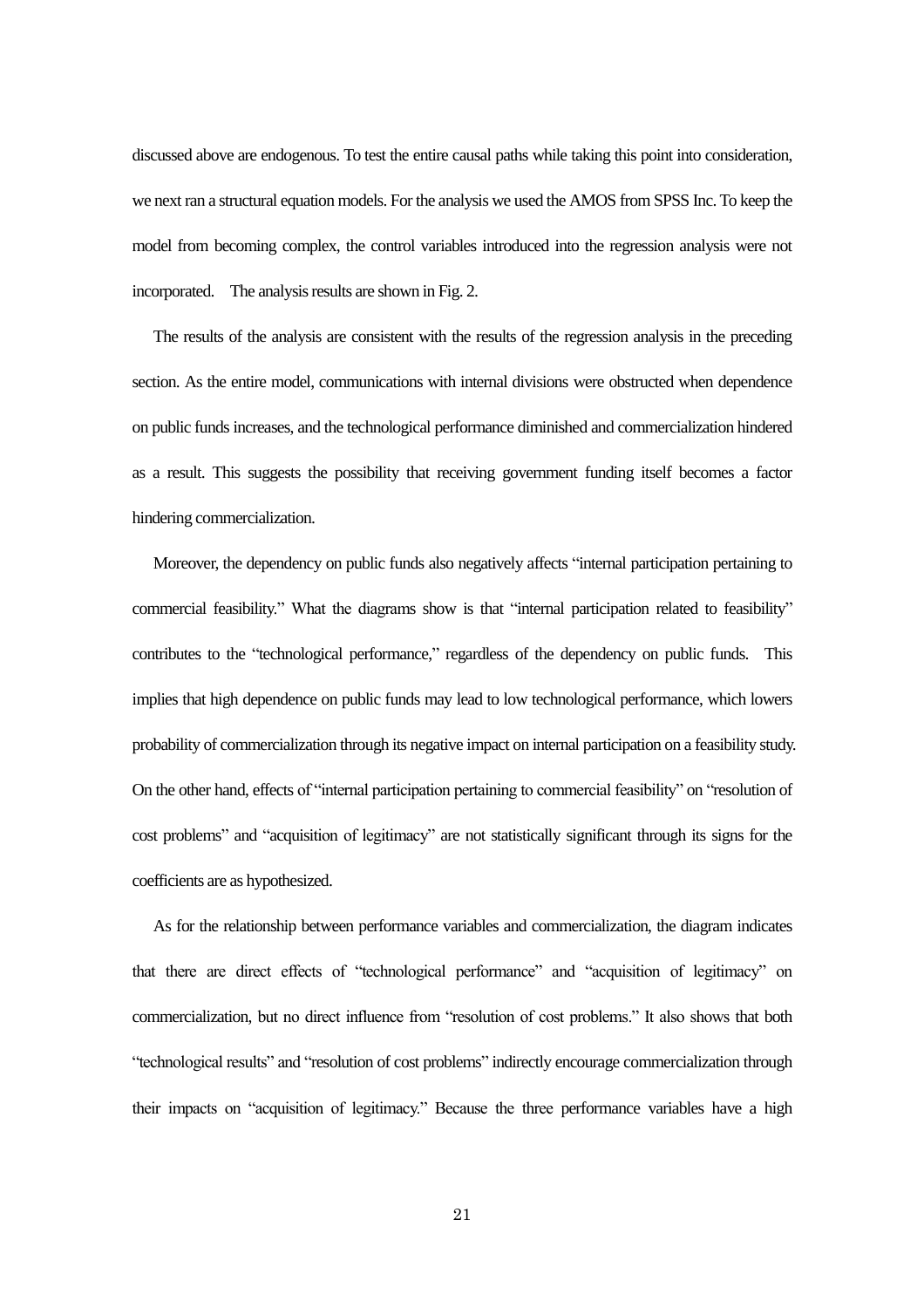correlation, however, it seems one should exercise prudence concerning an interpretation in the direction of the cause and effect shown by the model.

--Figure 2: Structural equation model--

## 6. Discussion

### 6.1 Contribution and implications of the study

With each country struggling under stringent fiscal conditions, the impact of government funding on private sector R&D also continues to be subjected to greater scrutiny than ever. Given such circumstances, significant effort has been made to strictly measure the effects government funding has on changes in private sector R&D, and the existing researches have understood the effect of government funding on encouraging (or limiting) private sector R&D mainly at an industry, national or similar macro level. The accumulated research a micro-level addressing the question of how the results of private sector R&D projects are affected by the receipt of government funding, on the other hand, remains thin. Based on this awareness, the present study was aimed at supplementing existing research by undertaking an analysis focused on the micro-level process by which government funded projects produce results.

One important finding of this study is that, when viewed at the project level, the act of receiving government funding itself entails some danger of hindering the commercialization of a project's results.

The significance of government funding for private sector R&D lies in the fact it achieves a socially appropriate allocation of R&D resources, by providing support for technologies that are not profitable but which have social value, or by providing support for the development of technologies which, although they are expected to generate considerable economic value in the future, engender risks that private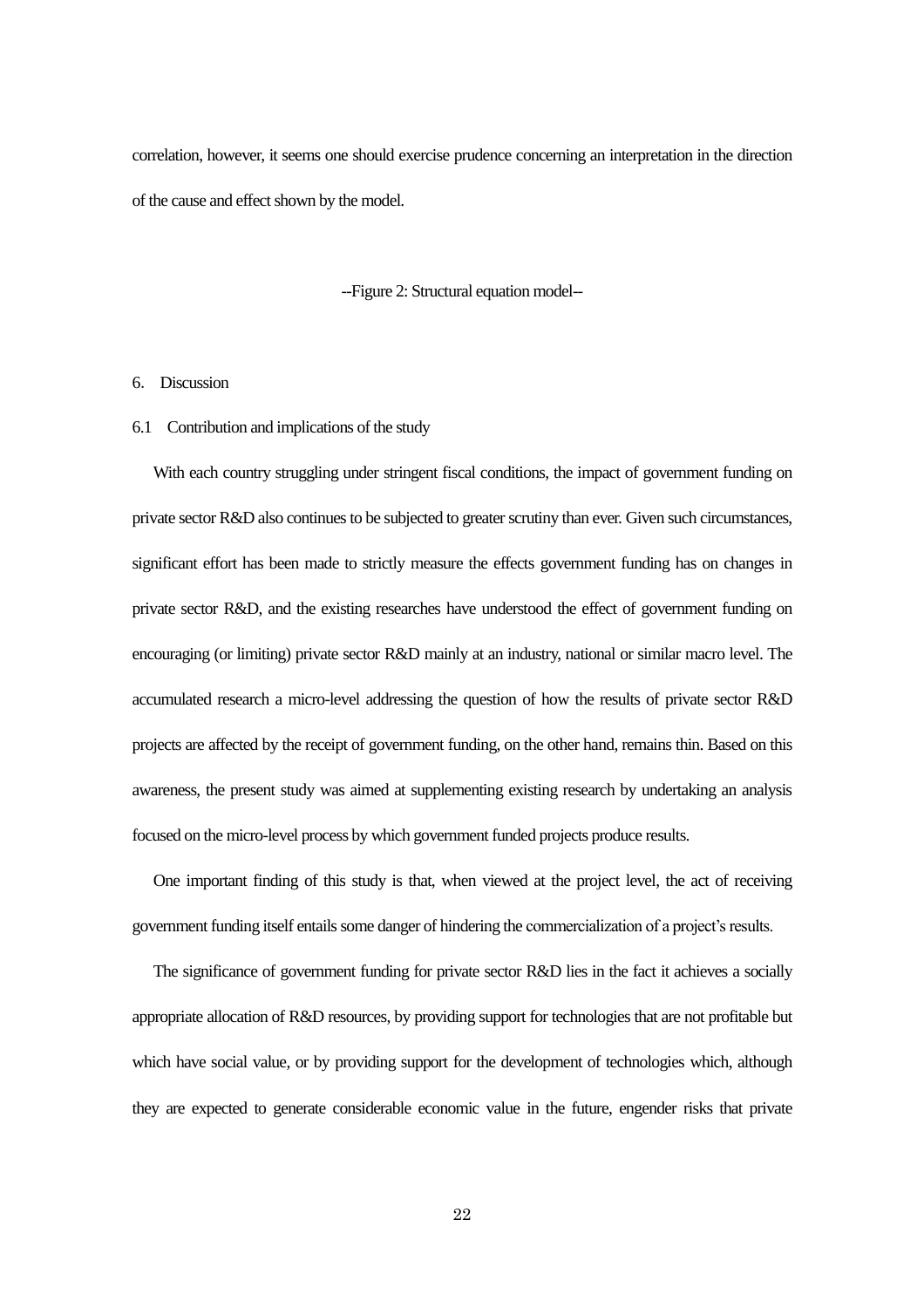corporations cannot accept because of the high degree of uncertainty. Viewed from the firm side, because the profitability of the R&D investment is enhanced by the receipt of public funds, government funding enables an enterprise to undertake, from a long-term perspective, R&D activity it had rejected in the past.

The present study also showed that in contrast to this positive aspect of government funding, there is also a negative aspect from a project management standpoint. When public funds are tilted toward private sector R&D activity aimed at commercialization, there is a tendency for project activity to be shut off from the exchange of information with other internal departments. Therefore, compared with the ordinal R&D activity within the firm, the use of internal resources is limited, which has a negative effect on commercialization. We also find that high dependency on government funds tend to prevent a project to receive less involvement of other internal departments pertaining commercial feasibility, which also hinders technological performance.

Because it is an intrinsic problem that originates from the inevitable structure of government funded projects, in which the side providing resources for the R&D activity and the side managing the project toward commercialization are separate, eliminating this problem at its source might be impossible. By recognizing the existence of this problem, however, the supporting side and a firm may be able to adopt various mechanisms to mitigate the problem. From the supporting side it is possible to make an informal appeal, together with an institutional guarantee, so a government funded project receives support from other internal departments. This might include easing restrictions on the sharing of facilities being used by the supported project with other internal divisions. If it earnestly obtains results from a project that receives government funding, and works to tie its results to commercialization, a firm should also be able to appeal formally or informally in a manner that encourages support from in-house.

The analysis results suggested that participation by internal departments in commercial feasibility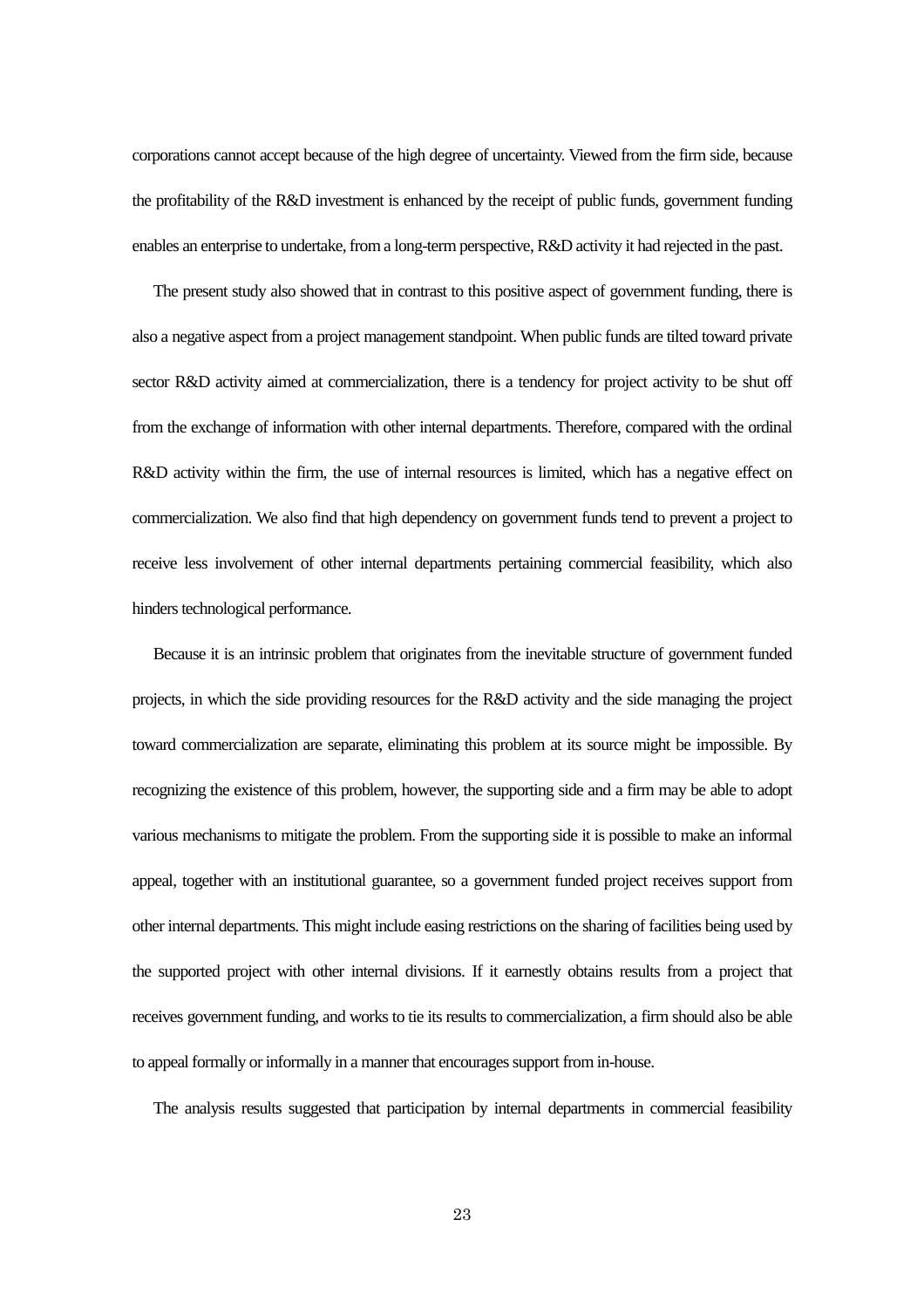promotes the project results and commercialization. If this result is accepted at face value, it means it is important for the supporting side and the firm to encourage other internal divisions to get involved in the commercial feasibility. The danger that excessive involvement concerning commercial feasibility might destroy the autonomy of a project must also be considered, however. The problem of balance with respect to this point will be the focus of future research.

Furthermore, although not a central theme of the present study, it became clear from the analysis in Table 4 that the strategic intent of the firm, or the societal expectations for the development technology and competitive conditions, are critical as factors influencing the success of commercialization. For example, the analysis in the present study showed there is a high probability of commercialization of technological developments that were judged to be essential for the long-term strategy of a firm, and that commercialization is dropped as the result of changes in the orientation of corporate strategy. It also showed that, to the extent society is already broadly aware of a technological development and there is tremendous competition from the very start, results will not be commercialized.

In other words, the success or failure of commercialization appears to be greatly related not only to the process of technological development through the project but also to the position of the project in-house and its competitive position in the market. If such positions are thought to be determined to a certain extent at the start of the project, we can also say that the support project selection will affect the success or failure of commercialization. In other words, the present study suggests that the two considerations necessary for leading the commercialization of government funded projects to success are (1) selecting appropriate support projects and (2) taking actions to ensure support projects are not isolated from other internal departments.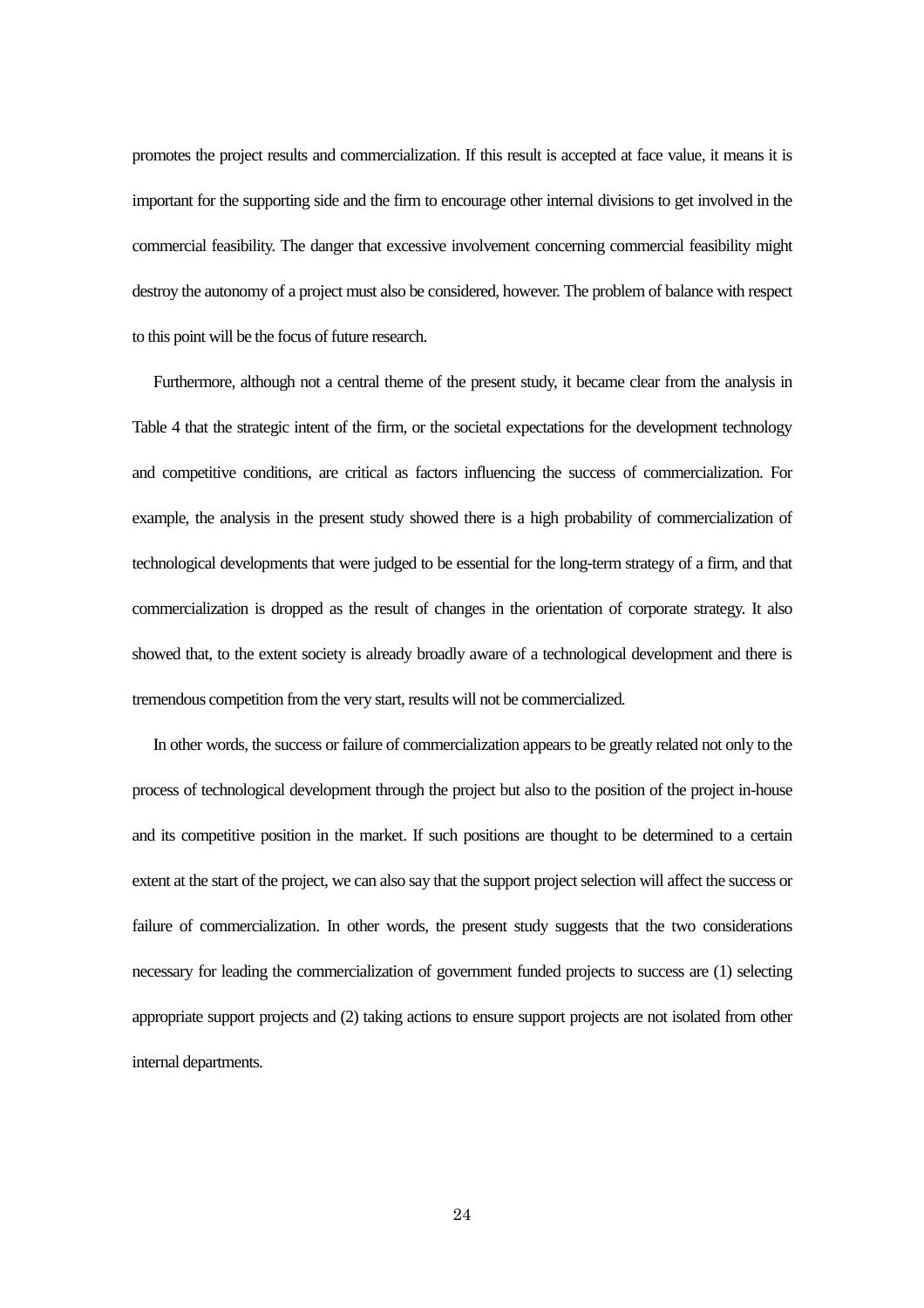#### 6.2 Limitation and direction for the future study

We believe that by putting the focus on government funded projects and clarifying the mechanism connected with the results at the project level, this study has made a certain contribution to understanding. Nevertheless, there are also limitations as discussed below.

First, if we are to discuss the influence of government funding, a comparison between projects that receive government funding from the start and projects that develop the same kind of technology without receiving any government funding is needed. And in fact, among the existing researches that measure the effect of government funding there does exist some research that prudently performed such matching at the firm level [10], [12], [13], [15]. For the present study focusing on individual projects as the unit of analysis, however, it was extremely difficult to obtain such a match sample. Therefore although the samples were limited to NEDO projects, we decided to comprehend the effect of dependency on government funding by classifying the samples according to dependency on public funds. Using this research methodology, however, meant we could not understand the effect from "receiving or not receiving" government funding. If obtaining a large number of matching samples at the project level is difficult, then we believe that, at a minimum, it will be necessary in the future to supplement the knowledge obtained from the present study by focusing on specific projects and performing a comparative case study with similar private sector R&D projects that have not received government funding.

Finally, although the present study regarded success in the commercialization of the supported project as the final result, given the nature of government funding, the broad spillover effects to society as a whole, including other companies, should also be considered as an important result. Therefore one future direction will be to conduct research that looks at a variety of results indicators.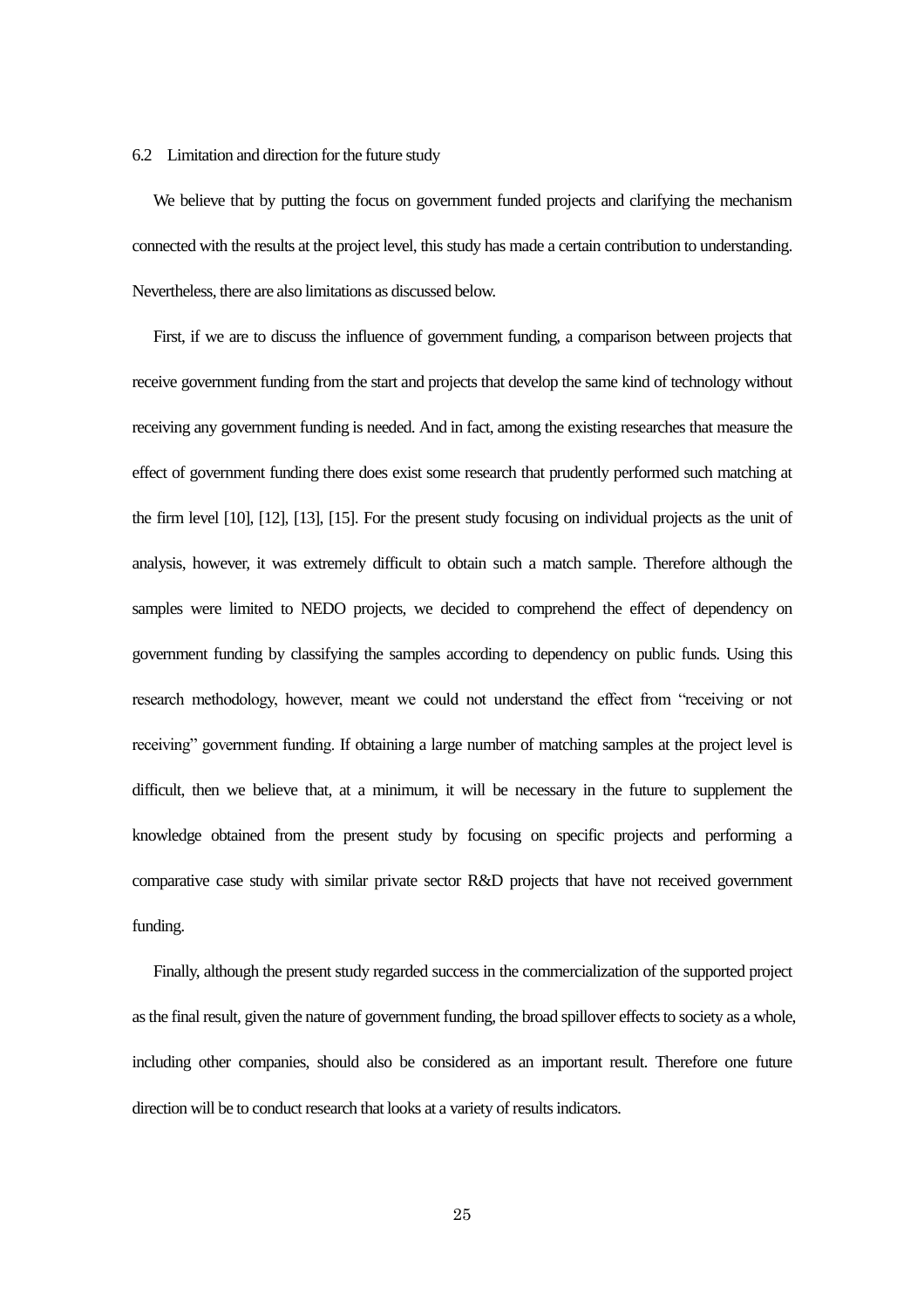## **References**

- [1] Japan Ministry of Education, Culture, Sports, Science and Technology National Institute of Science and Technology Policy, "Japanese Science and Technology Indicators 2009," *Ministry of Education, Culture, Sports, Science and Technology, National Institute of Science and Technology Policy: Research Unit for Science and Technology Analysis and Indicators*, 2009, (in Japanese).
- [2] David, P. and B. Hall, "Heart of darkness: modeling public-private funding interactions inside the R&D black box," *Research Policy*, vol. 29, pp. 1165-83, 2000.
- [3] David, P., B. Hall, and A. Toole, "Is Public R&D a Complement or Substitute for Private R&D? A Review of the Econometric Evidence," *Research Policy*, vol. 29, pp. 497-529, 2000.
- [4] Hall, B. and J. Van Reenen, "How effective are fiscal incentives for R&D? A review of the evidence," *Research Policy*, vol. 29, pp. 449-69, 2000.
- [5] Nelson, R. "The Simple Economics of Basic Scientific Research," *Journal of Political Economy*, vol. 67, pp. 297-306, 1959.
- [6] Arrow, K. "Economic welfare and the allocation of resources for inventions," in *The Rate and Direction of Inventive Activity*, R. Nelson, Ed. Princeton University Press, 1962.
- [7] Levy, D. "Estimating the impact of government R&D," *Economics Letters*, vol. 32, pp. 169-73, 1990.
- [8] Levy, D. and N. Terleckyj, "Effects of government R&D on private investment in R&D and productivity: A macroeconomic analysis," *Bell Journal of Economics*, vol. 14, pp. 551-61, 1983.
- [9] Busom, I. "An empirical evaluation of the effects of R&D subsidies," *Economics of Innovation and New Technology*, vol. 9, pp. 111–48, 2000.
- [10] Almus, M. and D. Czarnitzki, "The effects of public R&D subsidies on firms' innovation activities: The case of Eastern Germany," *Journal of business and economic statistics*, vol. 21, pp. 226-36, 2003.
- [11] Guellec, D. and B. Van Pottelsberghe, "The impact of public R&D expenditure on business R&D," *Economics of Innovation and New Technologies*, vol. 12, pp. 225-44, 2003.
- [12] Duguet, E. "Are R&D subsidies a substitute or a complement to privately funded R&D? Evidence from France using propensity score methods for non experimental data," *Revue d' Economie politique*, vol. 114, pp. 263-92, 2004.
- [13] González, X. and C. Pazó, "Do public subsidies stimulate private R&D spending?" *Research Policy*, vol. 37, pp. 371-89, 2008.
- [14] Matsushima, K. "Influence of government funding on private sector R&D activity," in *Frontier of Japanese Business Studies*, vol. 7, Yuhikaku Publishing Co., Ltd, 2010 (in Japanese).
- [15] Bérubé, C. and P. Mohnen, "Are Firms that Received R&D Subsidies More Innovative?," *Canadian Journal of Economics*, vol. 42, pp. 206-25, 2009.
- [16] Cockburn, I. and R. Henderson, "Absorptive capacity, coauthoring behavior and the organization of research in drug discovery," *The Journal of Industrial Economics*, vol. 46, pp. 157-82, 1998.
- [17] Czarnitzki, D. and K. Hussinger, "The Link between R&D Subsidies, R&D Spending and Technological Performance," *Centre for European Economic Research (ZEW), Mannheim*, discussion paper, 04-56, 2004.
- [18] Czarnitzki, D. and G. Licht, "Additionality of Public R&D Grants in a Transition Economy: The Case of Eastern Germany," *Economics of Transition*, vol. 14, pp. 101-31, 2006.
- [19] Czarnitzki, D., B. Ebersberger, and A. Fier, "The Relationship between R&D collaboration, Subsidies and R&D Performance: Empirical Evidence from Finland and Germany," *Journal of Applied Econometrics*, vol. 22, pp. 1347-66, 2007.
- [20] Takeishi, A., Y. Aoshima and M. Karube, "Reasons for Innovation: Legitimizing Resource Mobilization for Innovation in the Cases of the Okochi Memorial Prize Winners," *Hitotsubashi Business Review*, vol. 55, No. 4, pp. 22-49, 2008 (In Japanese).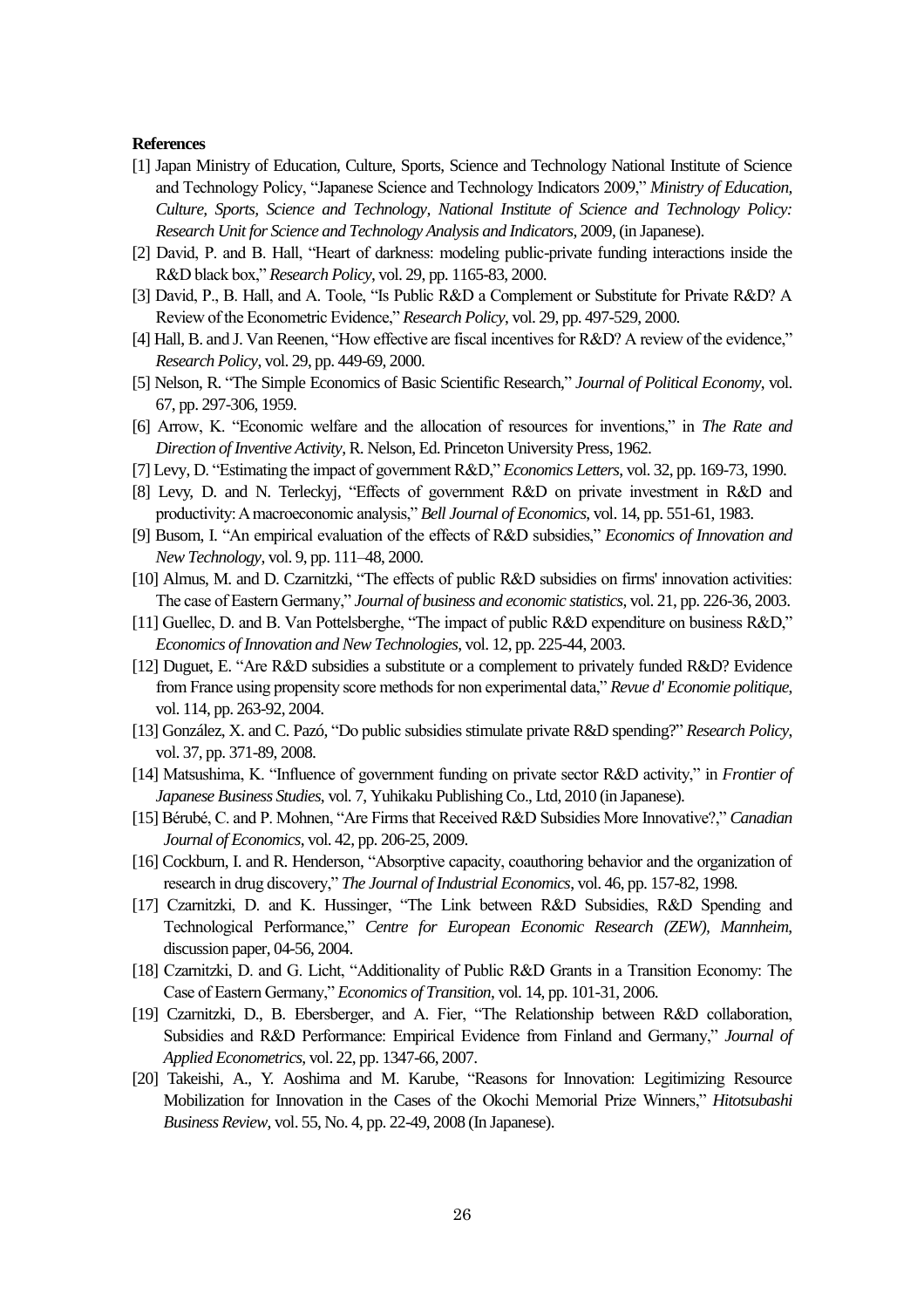

Figure 1 Hypotheses and analytical framework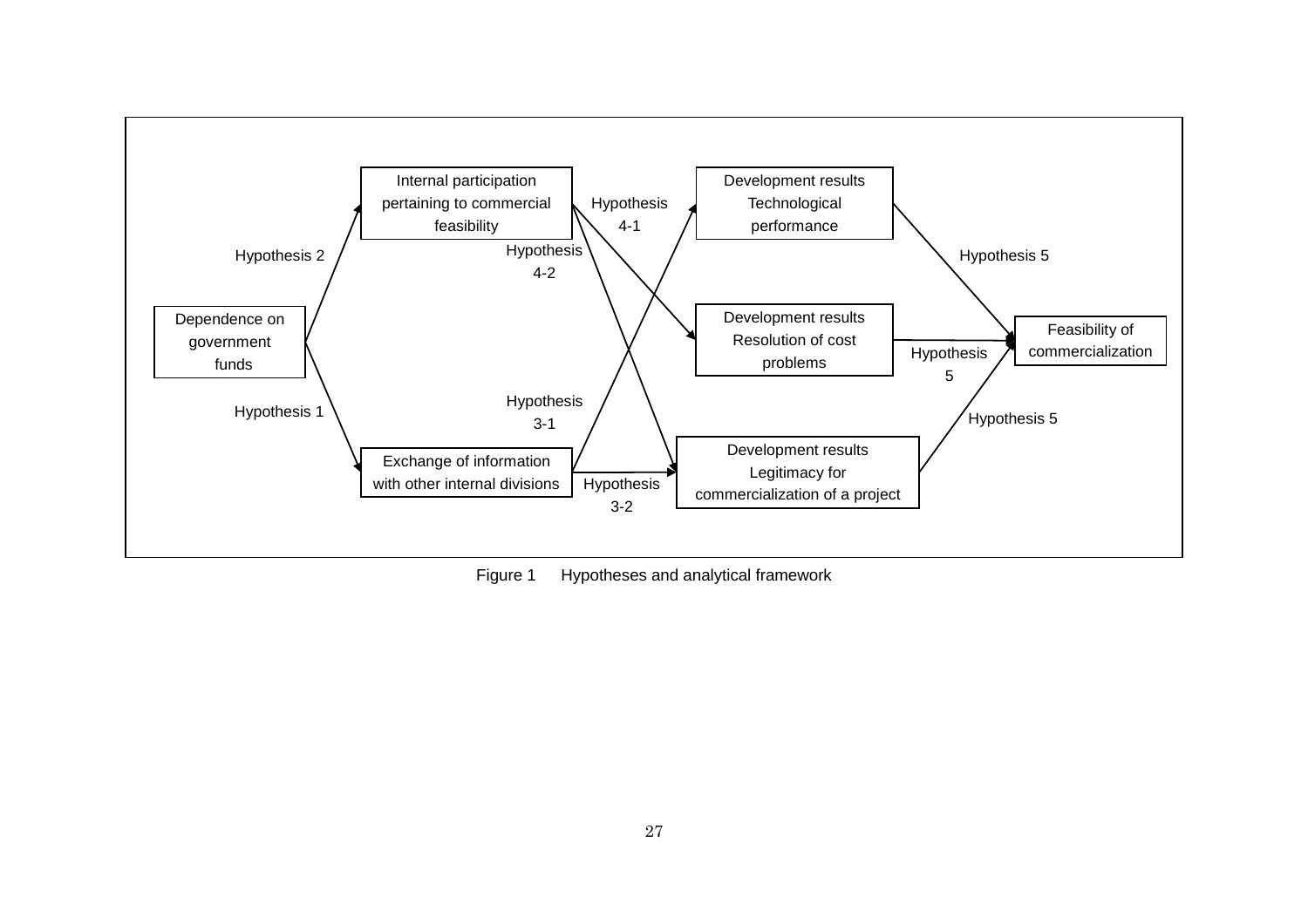|                                                                     | Mean  | Standard  | N   |                      | 2          | 3                 | $\overline{4}$       | 5                 | 6        | $\overline{7}$ | 8                    | 9        | 10                    | 11                                          | 12       | 13                   | 14                   |
|---------------------------------------------------------------------|-------|-----------|-----|----------------------|------------|-------------------|----------------------|-------------------|----------|----------------|----------------------|----------|-----------------------|---------------------------------------------|----------|----------------------|----------------------|
|                                                                     | value | deviation |     |                      |            |                   |                      |                   |          |                |                      |          |                       |                                             |          |                      |                      |
| 1. Commercialization ~                                              | 0.34  | 0.48      | 242 |                      |            |                   |                      |                   |          |                |                      |          |                       |                                             |          |                      |                      |
| 2. Basic research ~                                                 | 0.38  | 0.49      | 242 | $-0.088$             |            |                   |                      |                   |          |                |                      |          |                       |                                             |          |                      |                      |
| 3. Number of members responsible for<br>commercialization           | 2.93  | 3.73      | 174 | .011                 | $-175$     |                   |                      |                   |          |                |                      |          |                       |                                             |          |                      |                      |
| 4. Number of members participating in<br>project                    | 6.61  | 6.92      | 242 | $.145$ <sup>*</sup>  | $-.152$    | .390 <sup>°</sup> |                      |                   |          |                |                      |          |                       |                                             |          |                      |                      |
| 5. Collaborative project ~                                          | 0.49  | 0.50      | 242 | $-.113$              | $-.057$    | $-.002$           | $-0.088$             |                   |          |                |                      |          |                       |                                             |          |                      |                      |
| 6. Dependence on public funds ~                                     | 0.55  | 0.50      | 230 | $-.151$              | $-.038$    | .046              | .002                 | .030              |          |                |                      |          |                       |                                             |          |                      |                      |
| 7. Communications with other internal<br>departments                | 3.33  | 1.04      | 242 | .198                 | $-0.088$   | .195              | $.199$ <sup>**</sup> | .000              | $-143$   |                |                      |          |                       |                                             |          |                      |                      |
| 8. Internal participation pertaining to<br>(commercial) feasibility | 2.77  | 1.06      | 242 | $.197$ <sup>**</sup> | $-0.075$   | $.214$ **         | $.172$ <sup>**</sup> | .012              | $-.117$  | $.334$ **      |                      |          |                       |                                             |          |                      |                      |
| 9. Unexpected deterioration of the<br>economy $\sim$                | 0.10  | 0.30      | 225 | .073                 | $-183$     | $-.051$           | $-0.035$             | .078              | $-0.025$ | $-0.043$       | $-0.032$             |          |                       |                                             |          |                      |                      |
| 10. Change of business strategy ~                                   | 0.11  | 0.31      | 225 | $-130$               | .032       | $-.002$           | $-.014$              | .160 <sup>°</sup> | .122     | $-.131]$       | $-.105$              | .161     |                       |                                             |          |                      |                      |
| 11. Indispensable for long-term<br>strategy $\sim$                  | 0.13  | 0.33      | 242 | $.322$ **            | $-.176$ ** | .135              | $.174$ <sup>**</sup> | $-.052$           | $-.105$  | $.140*$        | $.179$ <sup>**</sup> | .062     | $-.084$               |                                             |          |                      |                      |
| 12. Extent of external awareness and<br>competition $\sim$          | 0.14  | 0.35      | 242 | $-.092$              | .047       | .143              | .055                 | .058              | .026     | $-072$         | .044                 | $-0.046$ | .111                  | .059                                        |          |                      |                      |
| 13. Technological performance                                       | 3.60  | 0.73      | 242 | $.387$ <sup>**</sup> | .035       | .151              | $.159$ <sup>*</sup>  | $-.056$           | $-0.006$ | $.236$ **      | $.173$ <sup>**</sup> | .098     | $-.181$ <sup>**</sup> | .144                                        | $-.005$  |                      |                      |
| 14. Resolution of cost problems                                     | 2.89  | 0.71      | 242 | $.310^{**}$          | $-0.019$   | .102              | $.168$ <sup>**</sup> | $-.045$           | $-.045$  | $.196$ **      | .128                 | .082     | $-0.195$ **           | .147                                        | .114     | $.479$ **            |                      |
| 15. Acquisition of legitimacy                                       | 3.47  | 0.78      | 241 | $.364$ **            | $-0.055$   | .124              | $.159$ <sup>*</sup>  | $-0.109$          | .080     | $.264$ **      | $.214$ **            | .033     | $-.262$ **            | $.153$ <sup><math>\overline{)}</math></sup> | $-0.022$ | $.489$ <sup>**</sup> | $.412$ <sup>**</sup> |

# Table 1 Descriptive statistics and correlation table

Note:  $\check{p}$ <0.05,  $\check{p}$  <0.01. Dummy variables indicated with a tilde (~).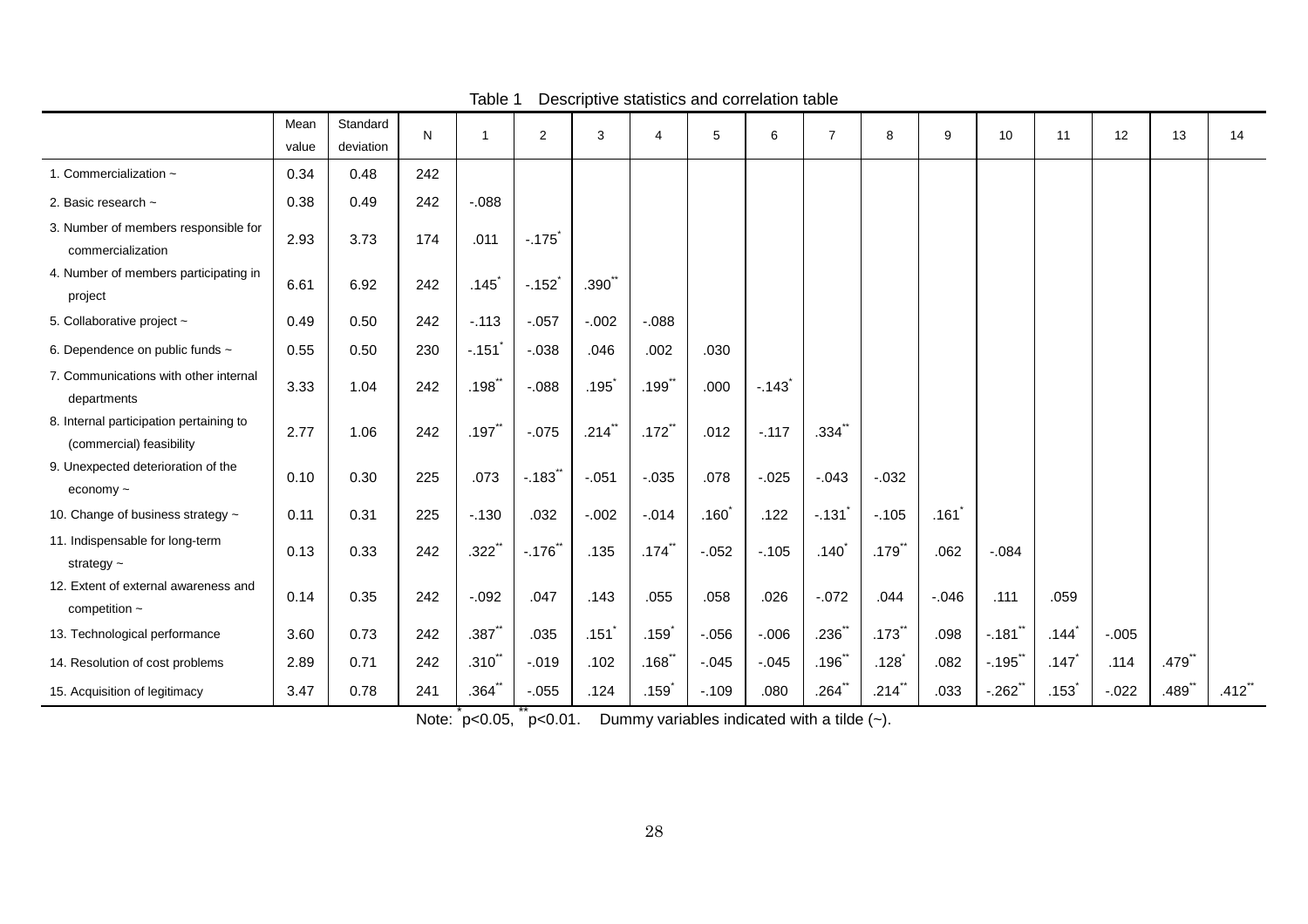|                                   | Dependent variable |                          |                                   |            |  |  |  |  |
|-----------------------------------|--------------------|--------------------------|-----------------------------------|------------|--|--|--|--|
| Independent variable              |                    | Communication with other | Internal participation pertaining |            |  |  |  |  |
|                                   |                    | internal departments     | to (commercial) feasibility       |            |  |  |  |  |
|                                   | 1                  | 2                        | 3                                 | 4          |  |  |  |  |
| Constant                          |                    |                          |                                   |            |  |  |  |  |
|                                   | (25.638)           | (24.612)                 | (18.598)                          | (17.671)   |  |  |  |  |
| Basic research                    | $-113$             | $-.094$                  | $-079$                            | $-065$     |  |  |  |  |
|                                   | $(-1.457)$         | $(-1.223)$               | $(-1.008)$                        | $(-.834)$  |  |  |  |  |
| Number of members responsible for | .174               | .186                     | $***$<br>.203                     | .212       |  |  |  |  |
| commercialization                 | (2.234)            | (2.425)                  | (2.609)                           | (2.733)    |  |  |  |  |
| Collaborative project with other  | $-0.92$            | $-0.086$                 | .014                              | .019       |  |  |  |  |
| companies                         | $(-1.207)$         | $(-1.144)$               | (.187)                            | (.246)     |  |  |  |  |
| Dependence on public funds        |                    | $-188$                   |                                   | - 134      |  |  |  |  |
|                                   |                    | $(-2.485)$               |                                   | $(-1.751)$ |  |  |  |  |
| $R^2$                             | .059               | .094                     | .054                              | .071       |  |  |  |  |
| Adjusted $R^2$                    | .041               | .071                     | .036                              | .048       |  |  |  |  |
| F                                 | 3.359              | 4.144                    | 3.041                             | 3.077      |  |  |  |  |

Table 2 Multiple regression analysis results: Hypothesis 1 and Hypothesis 2

Note:  $\int_{0}^{1} p < 0.1$ ,  $\int_{0}^{1} p < 0.05$ ,  $\int_{0}^{1} p < 0.01$ . Upper row is the coefficient; lower row ( ) is the t value.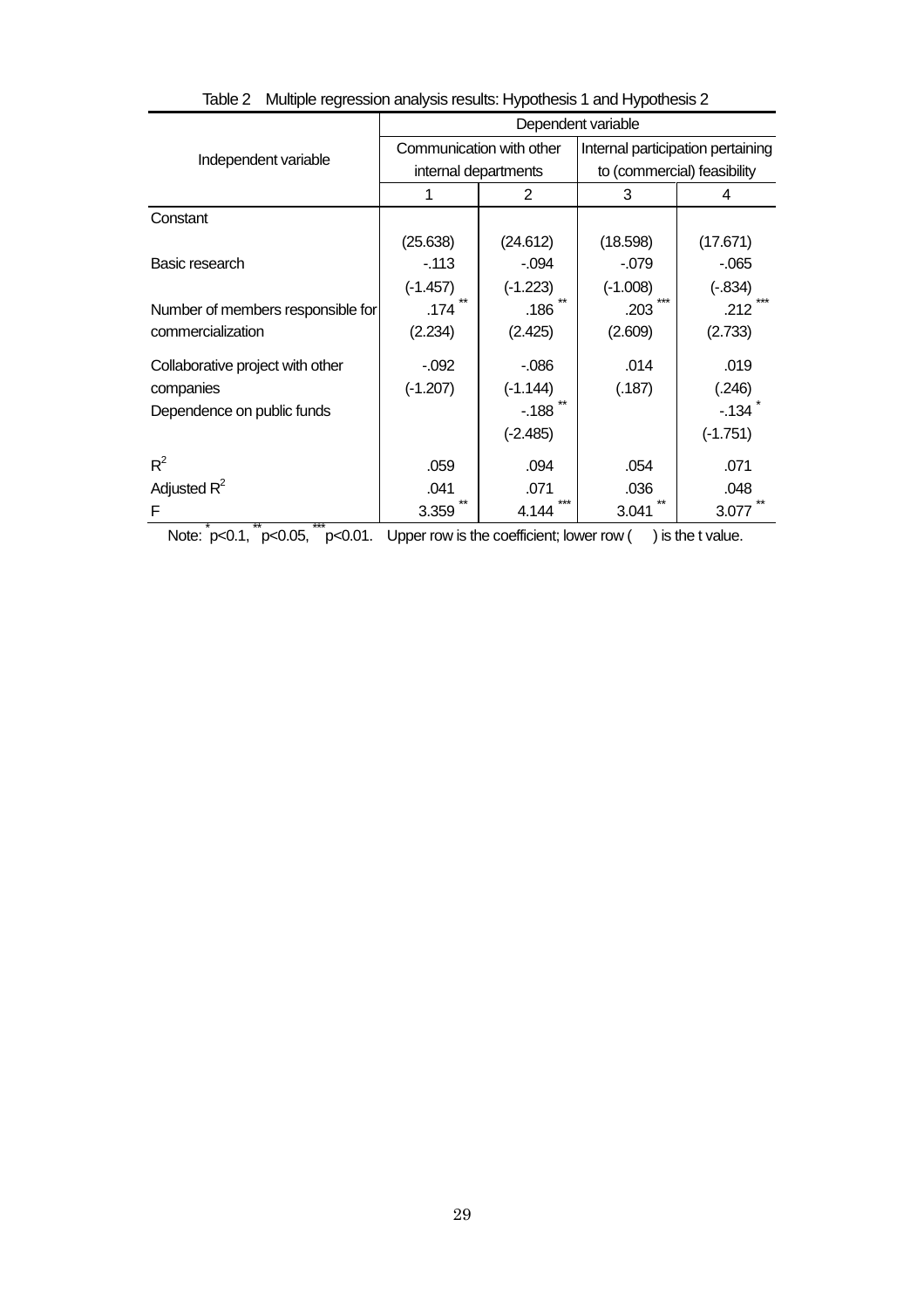|                                      | Dependent variable |               |           |               |                              |           |  |  |  |
|--------------------------------------|--------------------|---------------|-----------|---------------|------------------------------|-----------|--|--|--|
| Independent variable                 |                    | Technological |           | Resolution of | Acquisition of<br>legitimacy |           |  |  |  |
|                                      |                    | performance   |           | cost problems |                              |           |  |  |  |
|                                      |                    | 2             | 3         | 4             | 5                            | 6         |  |  |  |
| Constant                             |                    |               |           |               |                              |           |  |  |  |
|                                      | (35.584)           | (14.110)      | (29.194)  | (11.687)      | (32.092)                     | (11.726)  |  |  |  |
| Basic research                       | .045               | .063          | $-.009$   | .004          | $-0.053$                     | $-.029$   |  |  |  |
|                                      | (.672)             | (.957)        | $(-.130)$ | (.065)        | $(-.793)$                    | $(-.456)$ |  |  |  |
| Dependence on public funds           | $-.005$            | .033          | $-.046$   | $-0.018$      | .077                         | .126      |  |  |  |
|                                      | $(-.075)$          | (.511)        | $(-.702)$ | $(-.272)$     | (1.169)                      | (1.976)   |  |  |  |
| Number of members participating in   | .160               | .111          | .163      | .127          | .146                         | .082      |  |  |  |
| project                              | (2.407)            | (1.661)       | (2.455)   | (1.882)       | (2.201)                      | (1.250)   |  |  |  |
| Communications with other internal   |                    | .189          |           | .148          |                              | .224      |  |  |  |
| departments                          |                    | (2.740)       |           | (2.118)       |                              | (3.318)   |  |  |  |
| Internal participation pertaining to |                    | .088          |           | .055          |                              | .142      |  |  |  |
| (commercial) feasibility             |                    | (1.292)       |           | (.796)        |                              | (2.113)   |  |  |  |
| $R^2$                                | .025               | .075          | .029      | .057          | .033                         | .116      |  |  |  |
| Adjusted $R^2$                       | .012               | .054          | .016      | .036          | .020                         | .096      |  |  |  |
| F                                    | 1.961              | ***<br>3.631  | 2.267     | 2.693         | 2.558                        | 5.838     |  |  |  |

Table 3 Multiple regression analysis results: Hypothesis 3 and Hypothesis 4

Note:  $[p<0.1, \text{``p<0.05, ''''p<0.01}$ . Upper row is the coefficient; lower row () is the t value.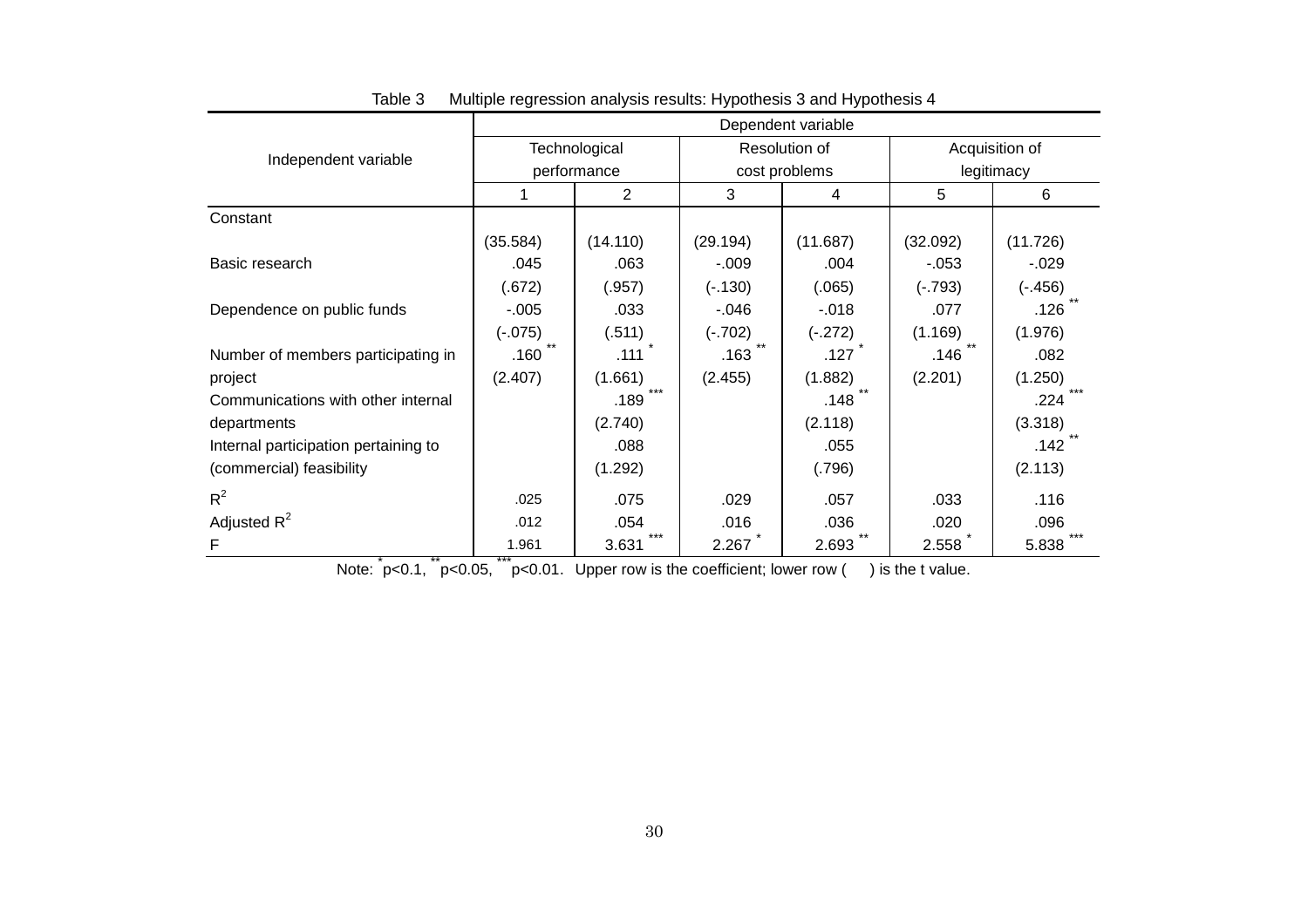|                              | Dependent variable |          |          |          |  |  |  |  |
|------------------------------|--------------------|----------|----------|----------|--|--|--|--|
| Independent variable         | Commercialization  |          |          |          |  |  |  |  |
| Unexpected deterioration of  | .185               | .284     | .464     | .071     |  |  |  |  |
| the economy                  | (.119)             | (.302)   | (.766)   | (.017)   |  |  |  |  |
| Divergence because of        | - 546              | $-520$   | $-466$   | $-077$   |  |  |  |  |
| change in business strategy  | (.729)             | (.695)   | (.531)   | (.013)   |  |  |  |  |
| Indispensable for long-term  | 1.815              | 1.742    | 1.727    | 1.825    |  |  |  |  |
| strategy                     | (12.132)           | (12.373) | (12.073) | (11.834) |  |  |  |  |
| Extent of external awareness | $-1.199$           | $-1.305$ | $-1.052$ | $-1.235$ |  |  |  |  |
| and competition              | (4.108)            | (5.149)  | (3.293)  | (4.110)  |  |  |  |  |
| Basic research               | $-111$             | $-0.016$ | .083     | $-073$   |  |  |  |  |
|                              | (.105)             | (.002)   | (.061)   | (.043)   |  |  |  |  |
| Technological performance    | 1.449              |          |          | 1.071    |  |  |  |  |
|                              | (23.546)           |          |          | (10.275) |  |  |  |  |
| Resolution of cost problems  |                    | .955     |          | .449     |  |  |  |  |
|                              |                    | (14.289) |          | (2.537)  |  |  |  |  |
| Acquisition of legitimacy    |                    |          | 1.219    | .810     |  |  |  |  |
|                              |                    |          | (20.113) | (7.833)  |  |  |  |  |
| -2logL                       | 229.10             | 244.365  | 236.051  | 216.175  |  |  |  |  |

Table 4 Logistic regression analysis results: Hypothesis 5

Note:  $\dot{p}$ <0.1,  $\dot{p}$ <0.05,  $\ddot{p}$ <0.01. Upper row is the coefficient; lower row ( ) is the Wald value.